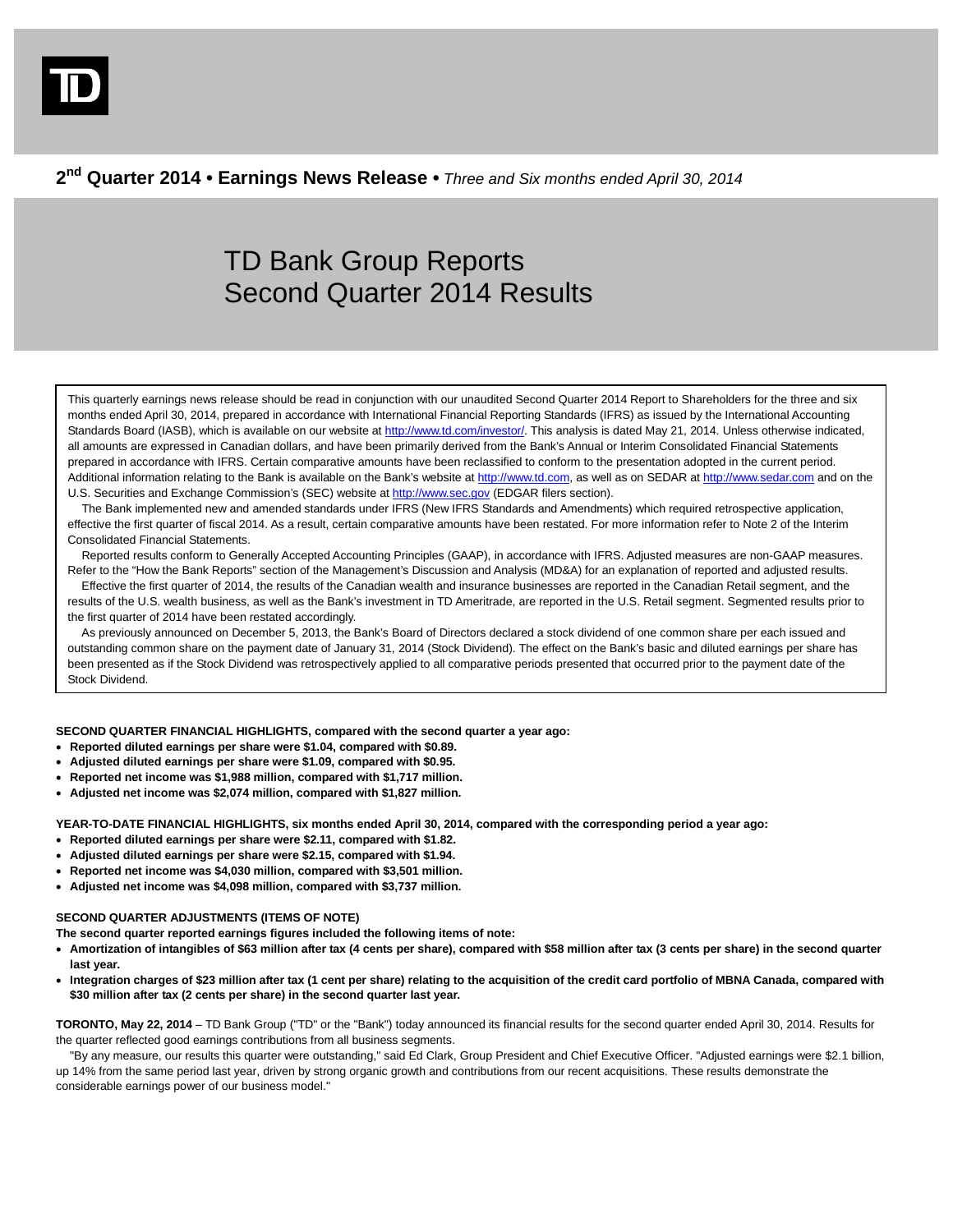#### **Canadian Retail**

Canadian Retail generated net income of \$1.3 billion for the second quarter, an increase of 12% on an adjusted basis compared with the same quarter last year. Earnings were driven primarily by good loan and deposit volume growth, favourable credit, positive operating leverage, strong growth in wealth assets, and the new TD Aeroplan credit card portfolio.

"Our Canadian Retail segment fired on all cylinders this quarter," said Tim Hockey, Group Head, Canadian Banking, Auto Finance and Wealth Management. "The ongoing focus on our customers' needs and commitment to investing in our business positions us well for growth over the long term. We will continue to leverage all of our channels to deliver a seamless experience to new and existing customers."

### **U.S. Retail**

U.S. Retail generated net income of US\$495 million, an increase of 15% compared with the second quarter last year. Excluding the Bank's investment in TD Ameritrade, the segment generated net income of US\$425 million, an increase of 13%. Results were driven primarily by strong loan and deposit volume growth, favourable credit, good expense management, and the Target credit card and Epoch acquisitions, partially offset by lower gains from security sales.

TD Ameritrade contributed US\$70 million in earnings to the segment, an increase of 35% compared with the second quarter last year, due to strong trading and revenue growth.

"The U.S. Retail segment delivered impressive results, with solid fundamentals driven by improving credit," said Mike Pedersen, Group Head, U.S. Banking. "While there are signs of improvement in the U.S. economy, we are also facing challenges, including ongoing low interest rates and increased competition. Moving forward, we will continue to invest in growth while managing expenses."

#### **Wholesale Banking**

Wholesale Banking net income for the quarter was \$207 million, a decrease of 6% compared with a strong second quarter last year.

"We are pleased with our second quarter results," said Bob Dorrance, Group Head, Wholesale Banking. "Our revenues reflected stronger banking and capital markets originations activity and good trading results. We are confident that our diversified, integrated business model will continue to deliver solid earnings."

## **Capital**

TD's Common Equity Tier 1 ratio on a Basel III fully phased-in basis was 9.2%, compared with 8.9% last quarter.

#### **Conclusion**

"At the half-year mark, earnings growth has exceeded our expectations. In addition to great execution on acquisitions and good organic growth in a tough operating environment, we benefitted from strong credit performance and favourable currency translation," said Clark. "This is enabling us to invest more in our businesses for the long term, and will help us to achieve results in our 7–10% earnings target range this year. Looking ahead, our strategy remains focused on delivering legendary experiences, attracting new customers and leveraging the power of TD across our businesses."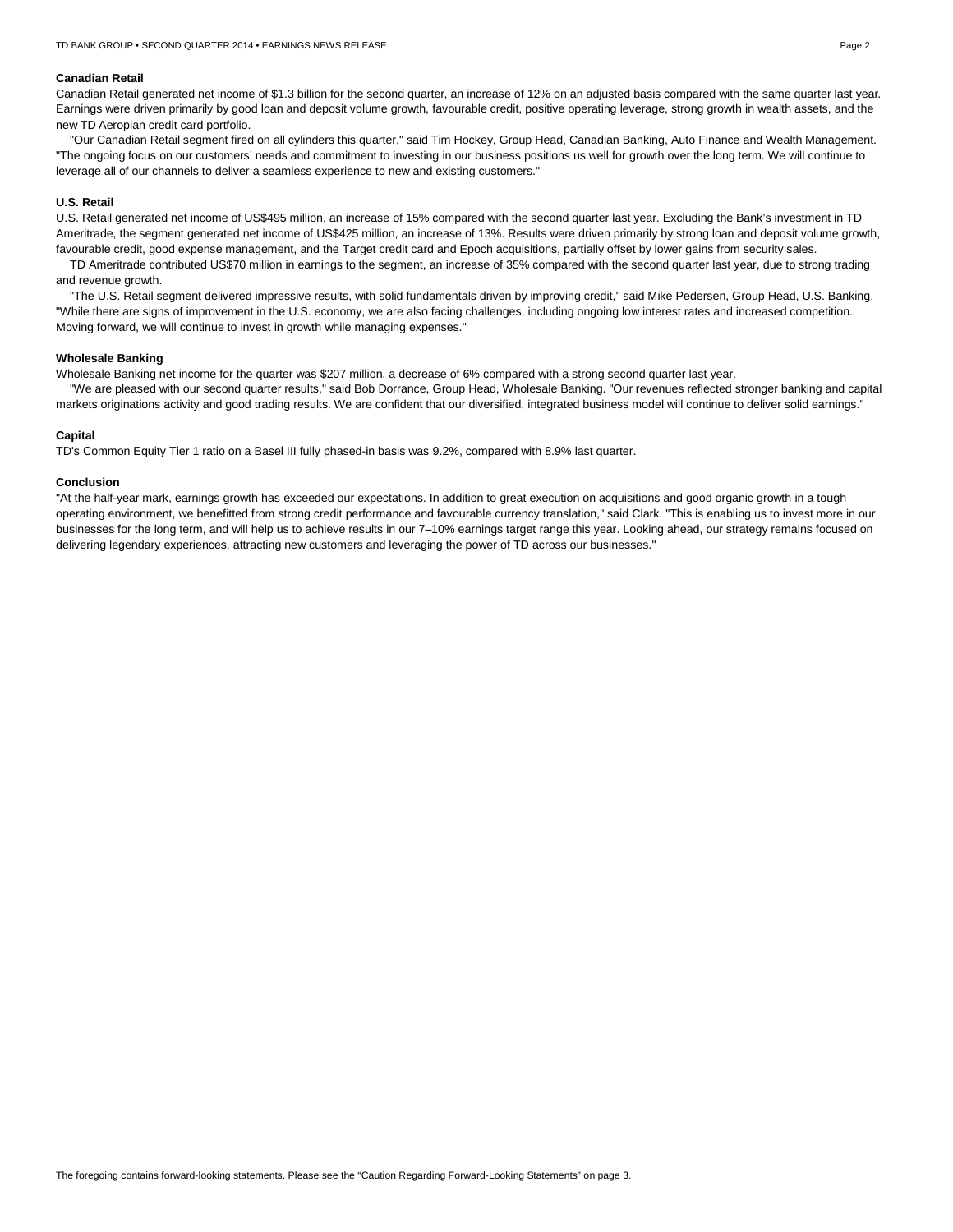#### *Caution Regarding Forward-Looking Statements*

From time to time, the Bank makes written and/or oral forward-looking statements, including in this document, in other filings with Canadian regulators or the U.S. Securities and Exchange Commission (SEC), and in other communications. In addition, representatives of the Bank may make forward-looking statements orally to analysts, investors, the media and others. All such statements are made pursuant to the "safe harbour" provisions of, and are intended to be forwardlooking statements under, applicable Canadian and U.S. securities legislation, including the U.S. Private Securities Litigation Reform Act of 1995. Forwardlooking statements include, but are not limited to, statements made in this document, the 2013 Management's Discussion and Analysis ("2013 MD&A") under the headings "Economic Summary and Outlook", for each business segment "Business Outlook and Focus for 2014" and in other statements regarding the Bank's objectives and priorities for 2014 and beyond and strategies to achieve them, and the Bank's anticipated financial performance. Forward-looking statements are typically identified by words such as "will", "should", "believe", "expect", "anticipate", "intend", "estimate", "plan", "may", and "could".

By their very nature, these forward-looking statements require the Bank to make assumptions and are subject to inherent risks and uncertainties, general and specific. Especially in light of the uncertainty related to the physical, financial, economic, political, and regulatory environments, such risks and uncertainties many of which are beyond the Bank's control and the effects of which can be difficult to predict – may cause actual results to differ materially from the expectations expressed in the forward-looking statements. Risk factors that could cause such differences include: credit, market (including equity, commodity, foreign exchange, and interest rate), liquidity, operational (including technology), reputational, insurance, strategic, regulatory, legal, environmental, capital adequacy, and other risks. Examples of such risk factors include the general business and economic conditions in the regions in which the Bank operates; disruptions in or attacks (including cyber attacks) on the Bank's information technology, internet, network access or other voice or data communications systems or services; the evolution of various types of fraud to which the Bank is exposed; the failure of third parties to comply with their obligations to the Bank or its affiliates relating to the care and control of information; the impact of recent legislative and regulatory developments; the overall difficult litigation environment, including in the U.S.; increased competition including through internet and mobile banking; changes to the Bank's credit ratings; changes in currency and interest rates; increased funding costs for credit due to market illiquidity and competition for funding; and the occurrence of natural and unnatural catastrophic events and claims resulting from such events. The Bank cautions that the preceding list is not exhaustive of all possible risk factors and other factors could also adversely affect the Bank's results. For more detailed information, please see the "Risk Factors and Management" section of the 2013 MD&A, as may be updated in subsequently filed quarterly reports to shareholders and news releases (as applicable) related to any transactions discussed under the heading "Significant Events" in the relevant MD&A, which applicable releases may be found o[n www.td.com.](http://www.td.com/) All such factors should be considered carefully, as well as other uncertainties and potential events, and the inherent uncertainty of forward-looking statements, when making decisions with respect to the Bank and the Bank cautions readers not to place undue reliance on the Bank's forward-looking statements.

Material economic assumptions underlying the forward-looking statements contained in this document are set out in the 2013 MD&A under the headings "Economic Summary and Outlook", and for each business segment, "Business Outlook and Focus for 2014", each as updated in subsequently filed quarterly reports to shareholders.

Any forward-looking statements contained in this document represent the views of management only as of the date hereof and are presented for the purpose of assisting the Bank's shareholders and analysts in understanding the Bank's financial position, objectives and priorities and anticipated financial performance as at and for the periods ended on the dates presented, and may not be appropriate for other purposes. The Bank does not undertake to update any forwardlooking statements, whether written or oral, that may be made from time to time by or on its behalf, except as required under applicable securities legislation.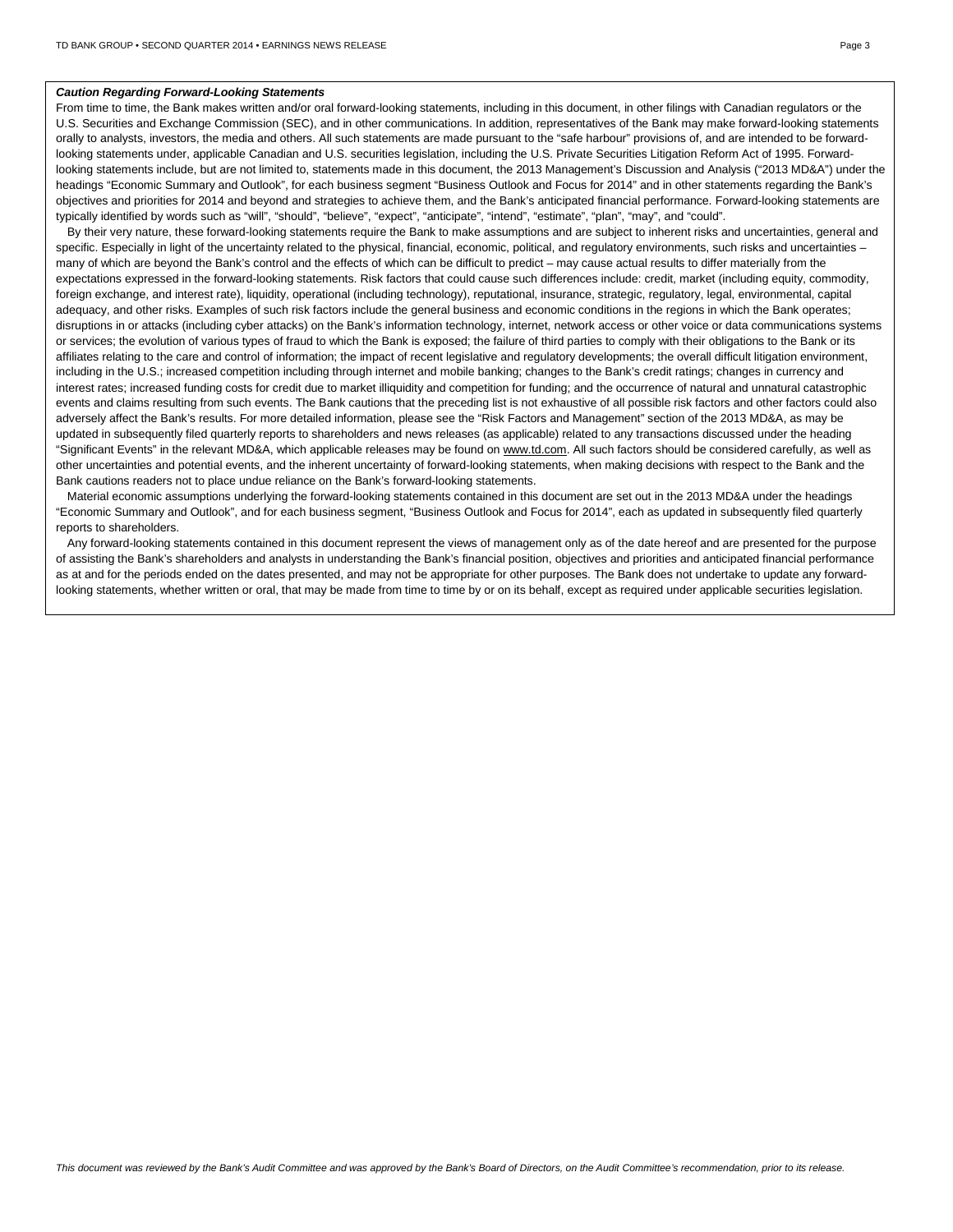| <b>TABLE 1: FINANCIAL HIGHLIGHTS</b>                        |               |    |            |      |                            |      |          |      |                          |  |
|-------------------------------------------------------------|---------------|----|------------|------|----------------------------|------|----------|------|--------------------------|--|
| (millions of Canadian dollars, except as noted)             |               |    |            |      | For the three months ended |      |          |      | For the six months ended |  |
|                                                             | April 30      |    | January 31 |      | April 30                   |      | April 30 |      | April 30                 |  |
|                                                             | 2014          |    | 2014       |      | 2013                       |      | 2014     |      | 2013                     |  |
| <b>Results of operations</b>                                |               |    |            |      |                            |      |          |      |                          |  |
| Total revenue                                               | \$<br>7,435   | \$ | 7.565      | \$   | 6.607                      | \$   | 15,000   | \$   | 13,174                   |  |
| Provision for credit losses                                 | 392           |    | 456        |      | 417                        |      | 848      |      | 802                      |  |
| Insurance claims and related expenses                       | 659           |    | 683        |      | 609                        |      | 1,342    |      | 1,205                    |  |
| Non-interest expenses                                       | 4,029         |    | 4.096      |      | 3,632                      |      | 8,125    |      | 7,134                    |  |
| Net income - reported                                       | 1,988         |    | 2,042      |      | 1.717                      |      | 4.030    |      | 3,501                    |  |
| Net income $-$ adjusted <sup>1</sup>                        | 2,074         |    | 2,024      |      | 1,827                      |      | 4,098    |      | 3,737                    |  |
| Return on common equity - reported                          | 15.9 %        |    | 16.4 %     |      | 15.1 %                     |      | 16.2 %   |      | 15.3 %                   |  |
| Return on common equity – adjusted <sup>2</sup>             | 16.6          | %  | 16.2       | %    | 16.1                       | $\%$ | 16.5     | %    | 16.4 %                   |  |
| <b>Financial position</b>                                   |               |    |            |      |                            |      |          |      |                          |  |
| <b>Total assets</b>                                         | \$<br>896,468 | \$ | 908,896    | \$   | 826,164                    | \$   | 896,468  | \$   | 826,164                  |  |
| <b>Total equity</b>                                         | 53,769        |    | 53,909     |      | 50,105                     |      | 53,769   |      | 50,105                   |  |
| Total risk-weighted assets <sup>3</sup>                     | 313,238       |    | 312,972    |      | 281,790                    |      | 313,238  |      | 281,790                  |  |
| <b>Financial ratios</b>                                     |               |    |            |      |                            |      |          |      |                          |  |
| Efficiency ratio - reported                                 | 54.2          | %  | 54.1       | $\%$ | 55.0                       | $\%$ | 54.2     | $\%$ | 54.2 %                   |  |
| Efficiency ratio – adjusted <sup>1</sup>                    | 52.8          | %  | 52.5       | %    | 53.1                       | %    | 52.6     | %    | 51.9 %                   |  |
| Common Equity Tier 1 capital ratio <sup>3</sup>             | 9.2           | %  | 8.9 %      |      | 8.8                        | %    | 9.2      | %    | 8.8 %                    |  |
| Tier 1 capital ratio <sup>3</sup>                           | 10.9          | %  | 10.5       | %    | 10.8                       | $\%$ | 10.9     | %    | 10.8 %                   |  |
| Provision for credit losses as a % of net average loans and |               |    |            |      |                            |      |          |      |                          |  |
| acceptances <sup>4</sup>                                    | 0.35 %        |    | 0.40%      |      | 0.39                       | %    | 0.38     | %    | 0.37 %                   |  |
| Common share information - reported (dollars)               |               |    |            |      |                            |      |          |      |                          |  |
| Per share earnings                                          |               |    |            |      |                            |      |          |      |                          |  |
| Basic                                                       | \$<br>1.05    | \$ | 1.07       | \$   | 0.89                       | \$   | 2.12     | \$   | 1.82                     |  |
| <b>Diluted</b>                                              | 1.04          |    | 1.07       |      | 0.89                       |      | 2.11     |      | 1.82                     |  |
| Dividends per share                                         | 0.47          |    | 0.43       |      | 0.40                       |      | 0.90     |      | 0.79                     |  |
| Book value per share                                        | 27.14         |    | 26.91      |      | 24.52                      |      | 27.14    |      | 24.52                    |  |
| Closing share price                                         | 52.73         |    | 48.16      |      | 41.30                      |      | 52.73    |      | 41.30                    |  |
| Shares outstanding (millions)                               |               |    |            |      |                            |      |          |      |                          |  |
| Average basic                                               | 1,838.9       |    | 1,835.3    |      | 1,841.8                    |      | 1,837.1  |      | 1,837.6                  |  |
| Average diluted                                             | 1,844.8       |    | 1,841.1    |      | 1,847.4                    |      | 1,843.0  |      | 1,846.3                  |  |
| End of period                                               | 1,841.7       |    | 1,837.7    |      | 1,844.1                    |      | 1,841.7  |      | 1,844.1                  |  |
| Market capitalization (billions of Canadian dollars)        | \$<br>97.1    | \$ | 88.5       | \$   | 76.2                       | \$   | 97.1     | \$   | 76.2                     |  |
| Dividend yield                                              | 3.5           | %  | 3.4        | %    | 3.7%                       |      | 3.5      | %    | 3.7%                     |  |
| Dividend payout ratio                                       | 45.0          | %  | 40.1       | %    | 45.4 %                     |      | 42.5     | %    | 43.3 %                   |  |
| Price-earnings ratio                                        | 14.1          |    | 13.4       |      | 11.7                       |      | 14.1     |      | 11.7                     |  |
| Common share information - adjusted (dollars) <sup>1</sup>  |               |    |            |      |                            |      |          |      |                          |  |
| Per share earnings                                          |               |    |            |      |                            |      |          |      |                          |  |
| Basic                                                       | \$<br>1.09    | \$ | 1.06       | \$   | 0.95                       | \$   | 2.16     | \$   | 1.95                     |  |
| <b>Diluted</b>                                              | 1.09          |    | 1.06       |      | 0.95                       |      | 2.15     |      | 1.94                     |  |
| Dividend payout ratio                                       | 43.1          | %  | 40.4       | $\%$ | 42.6 %                     |      | 41.8     | %    | 40.5 %                   |  |
| Price-earnings ratio                                        | 13.5          |    | 12.7       |      | 10.8                       |      | 13.5     |      | 10.8                     |  |

<sup>1</sup> Adjusted measures are non-GAAP measures. Refer to the "How the Bank Reports" section for an explanation of reported and adjusted results.

<sup>2</sup> Adjusted return on common equity is a non-GAAP financial measure. Refer to the "Return on Common Equity" section for an explanation.<br><sup>3</sup> Prior to the first quarter of 2014, amounts have not been adjusted to reflect the

<sup>4</sup> Excludes acquired credit-impaired loans and debt securities classified as loans. For additional information on acquired credit-impaired loans, see the "Credit Portfolio Quality" section of this document and Note 5 to the Interim Consolidated Financial Statements. For additional information on debt securities classified as loans, see the "Exposure to Non-Agency<br>Collateralized Mortgage Obligations" discussion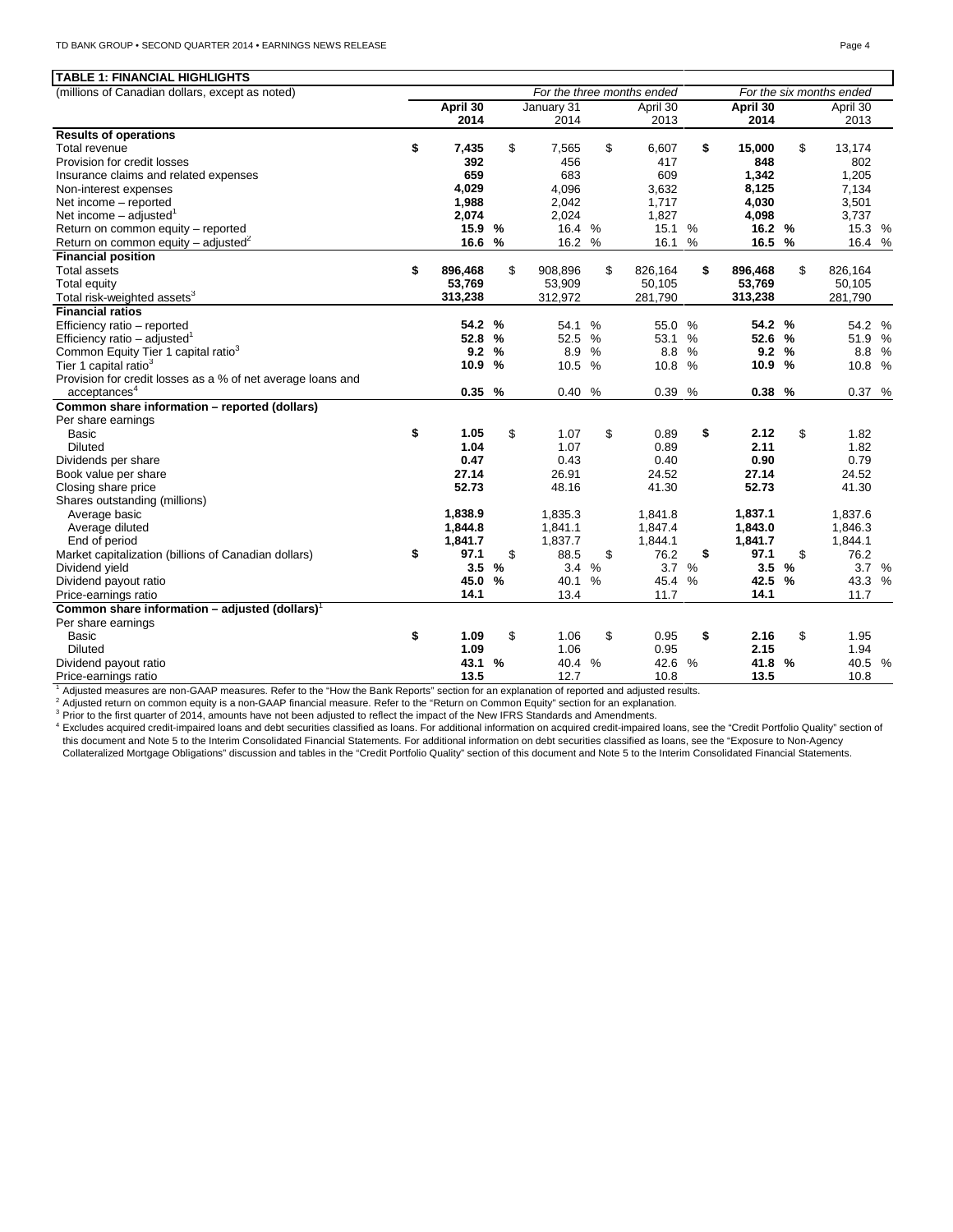## **HOW WE PERFORMED**

#### **How the Bank Reports**

The Bank prepares its Interim Consolidated Financial Statements in accordance with IFRS, the current GAAP, and refers to results prepared in accordance with IFRS as "reported" results. The Bank also utilizes non-GAAP financial measures to arrive at "adjusted" results to assess each of its businesses and to measure the overall Bank performance. To arrive at adjusted results, the Bank removes "items of note", net of income taxes, from reported results. The items of note relate to items which management does not believe are indicative of underlying business performance. The Bank believes that adjusted results provide the reader with a better understanding of how management views the Bank's performance. The items of note are listed in the table on the following page. As explained, adjusted results are different from reported results determined in accordance with IFRS. Adjusted results, items of note, and related terms used in this document are not defined terms under IFRS and, therefore, may not be comparable to similar terms used by other issuers. The Bank implemented New IFRS Standards and Amendments which required retrospective application, effective the first quarter of fiscal 2014. As a result, certain comparative amounts have been restated. For more information refer to Note 2 of the Interim Consolidated Financial Statements in this document.

| <b>TABLE 2: OPERATING RESULTS - REPORTED</b>                            |    |            |                            |      |            |                          |      |          |
|-------------------------------------------------------------------------|----|------------|----------------------------|------|------------|--------------------------|------|----------|
| (millions of Canadian dollars)                                          |    |            | For the three months ended |      |            | For the six months ended |      |          |
|                                                                         |    | April 30   | January 31                 |      | April 30   | April 30                 |      | April 30 |
|                                                                         |    | 2014       | 2014                       |      | 2013       | 2014                     |      | 2013     |
| Net interest income                                                     |    | $4,391$ \$ | $4,301$ \$                 |      | $3,901$ \$ | 8,692                    | - \$ | 7,746    |
| Non-interest income                                                     |    | 3,044      | 3,264                      |      | 2,706      | 6,308                    |      | 5,428    |
| Total revenue                                                           |    | 7,435      | 7,565                      |      | 6,607      | 15,000                   |      | 13,174   |
| Provision for credit losses                                             |    | 392        | 456                        |      | 417        | 848                      |      | 802      |
| Insurance claims and related expenses                                   |    | 659        | 683                        |      | 609        | 1,342                    |      | 1,205    |
| Non-interest expenses                                                   |    | 4,029      | 4,096                      |      | 3,632      | 8,125                    |      | 7,134    |
| Income before income taxes and equity in net income                     |    |            |                            |      |            |                          |      |          |
| of an investment in associate                                           |    | 2,355      | 2,330                      |      | 1,949      | 4,685                    |      | 4,033    |
| Provision for income taxes                                              |    | 447        | 365                        |      | 289        | 812                      |      | 648      |
| Equity in net income of an investment in associate, net of income taxes |    | 80         | 77                         |      | 57         | 157                      |      | 116      |
| Net income – reported                                                   |    | 1,988      | 2,042                      |      | 1.717      | 4,030                    |      | 3,501    |
| Preferred dividends                                                     |    | 40         | 46                         |      | 49         | 86                       |      | 98       |
| Net income available to common shareholders and                         |    |            |                            |      |            |                          |      |          |
| non-controlling interests in subsidiaries                               | æ. | $1,948$ \$ | $1,996$ \$                 |      | $1,668$ \$ | $3,944$ \$               |      | 3,403    |
| Attributable to:                                                        |    |            |                            |      |            |                          |      |          |
| Non-controlling interests                                               | ъ  | 26         | \$<br>27                   | - \$ | 26S        | 53                       | \$   | 52       |
| <b>Common shareholders</b>                                              |    | 1,922      | 1,969                      |      | 1,642      | 3,891                    |      | 3,351    |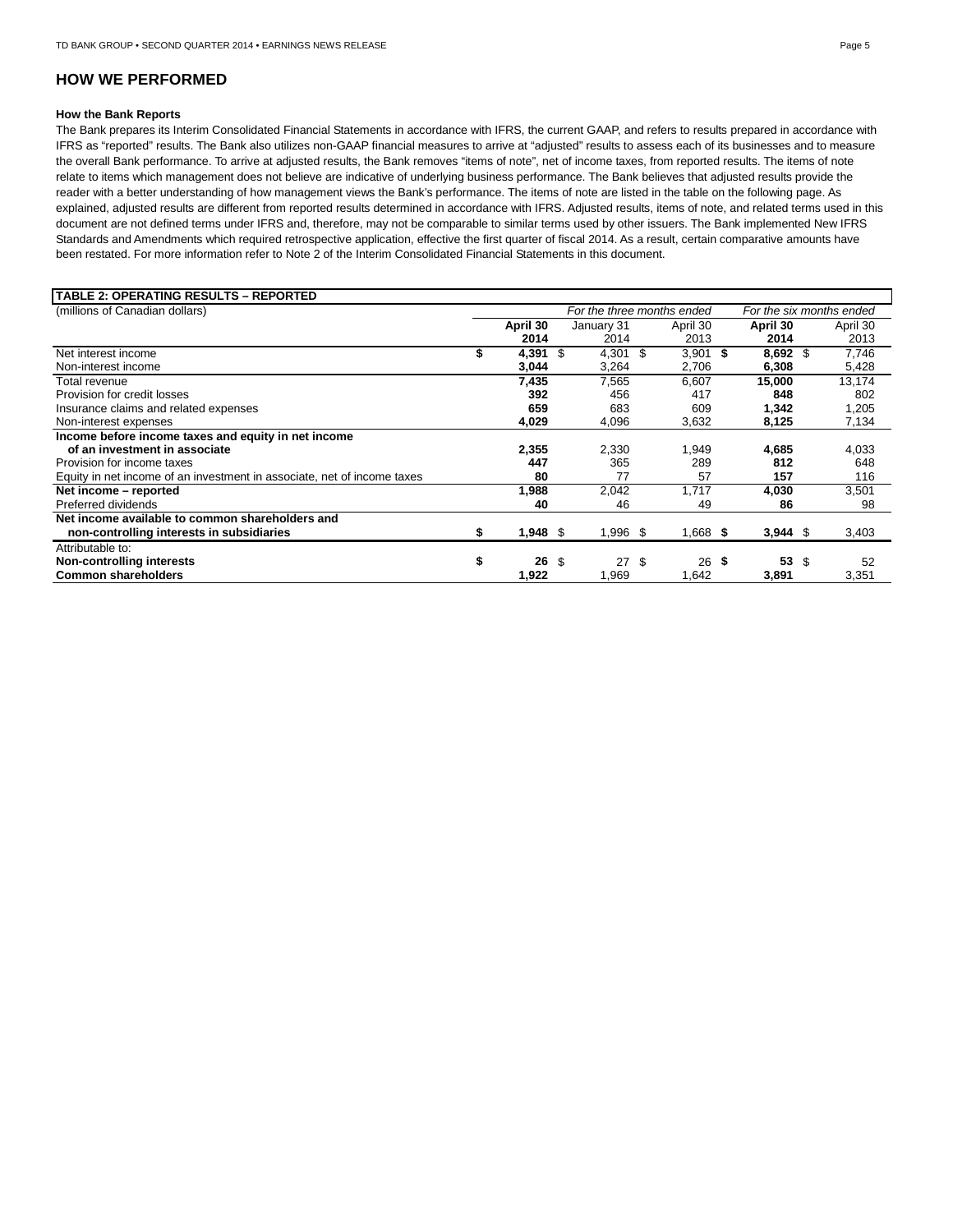The following table provides a reconciliation between the Bank's adjusted and reported results.

#### **TABLE 3: NON-GAAP FINANCIAL MEASURES – RECONCILIATION OF ADJUSTED TO REPORTED NET INCOME**

| (millions of Canadian dollars)                                                       |                  |            | For the three months ended |            | For the six months ended |
|--------------------------------------------------------------------------------------|------------------|------------|----------------------------|------------|--------------------------|
|                                                                                      | April 30         | January 31 | April 30                   | April 30   | April 30                 |
|                                                                                      | 2014             | 2014       | 2013                       | 2014       | 2013                     |
| Operating results - adjusted                                                         |                  |            |                            |            |                          |
| Net interest income                                                                  | 4,391 \$<br>\$   | 4,301 \$   | $3,901$ \$                 | 8,692 \$   | 7.746                    |
| Non-interest income <sup>1</sup>                                                     | 3,044            | 3,011      | 2,731                      | 6,055      | 5,422                    |
| Total revenue                                                                        | 7,435            | 7,312      | 6,632                      | 14,747     | 13,168                   |
| Provision for credit losses                                                          | 392              | 456        | 417                        | 848        | 802                      |
| Insurance claims and related expenses                                                | 659              | 683        | 609                        | 1,342      | 1,205                    |
| Non-interest expenses <sup>2</sup>                                                   | 3,922            | 3,841      | 3,524                      | 7,763      | 6,831                    |
| Income before income taxes and equity in net income of an                            |                  |            |                            |            |                          |
| investment in associate                                                              | 2,462            | 2,332      | 2,082                      | 4,794      | 4,330                    |
| Provision for income taxes <sup>3</sup>                                              | 481              | 399        | 326                        | 880        | 736                      |
| Equity in net income of an investment in associate, net of income taxes <sup>4</sup> | 93               | 91         | 71                         | 184        | 143                      |
| Net income - adiusted                                                                | 2,074            | 2.024      | 1.827                      | 4,098      | 3.737                    |
| Preferred dividends                                                                  | 40               | 46         | 49                         | 86         | 98                       |
| Net income available to common shareholders and                                      |                  |            |                            |            |                          |
| non-controlling interests in subsidiaries - adjusted                                 | 2,034            | 1,978      | 1,778                      | 4,012      | 3,639                    |
| Attributable to:                                                                     |                  |            |                            |            |                          |
| Non-controlling interests in subsidiaries, net of income taxes                       | 26               | 27         | 26                         | 53         | 52                       |
| Net income available to common shareholders - adjusted                               | 2,008            | 1,951      | 1,752                      | 3,959      | 3,587                    |
| Adjustments for items of note, net of income taxes                                   |                  |            |                            |            |                          |
| Amortization of intangibles <sup>5</sup>                                             | (63)             | (61)       | (58)                       | (124)      | (114)                    |
| Fair value of derivatives hedging the reclassified available-for-sale                |                  |            |                            |            |                          |
| securities portfolio <sup>6</sup>                                                    |                  | 19         | (22)                       | 19         | 2                        |
| Integration charges relating to the acquisition of the credit card portfolio of      |                  |            |                            |            |                          |
| MBNA Canada <sup>'</sup>                                                             | (23)             | (21)       | (30)                       | (44)       | (54)                     |
| Set-up, conversion and other one-time costs related to affinity relationship         |                  |            |                            |            |                          |
| with Aimia and acquisition of Aeroplan Visa credit card accounts <sup>8</sup>        |                  | (115)      |                            | (115)      |                          |
| Gain on sale of TD Waterhouse Institutional Services <sup>9</sup>                    |                  | 196        |                            | 196        |                          |
| Litigation and litigation-related charge/reserve <sup>10</sup>                       |                  |            |                            |            | (70)                     |
| Total adjustments for items of note                                                  | (86)             | 18         | (110)                      | (68)       | (236)                    |
| Net income available to common shareholders - reported                               | \$<br>$1,922$ \$ | 1,969 \$   | $1,642$ \$                 | $3,891$ \$ | 3,351                    |

Adjusted non-interest income excludes the following items of note: *first quarter 2014* – \$22 million gain due to change in fair value of derivatives hedging the reclassified available-forsale (AFS) securities portfolio, as explained in footnote 6; \$231 million gain due to the sale of TD Waterhouse Institutional Services, as explained in footnote 9; *second quarter 2013* – \$25 million loss due to change in fair value of derivatives hedging the reclassified AFS securities portfolio; first quarter 2013 - \$31 million gain due to change in fair value of derivatives hedging the reclassified AFS securities portfolio.

Adjusted non-interest expenses excludes the following items of note: second quarter 2014 - \$75 million amortization of intangibles, as explained in footnote 5; \$32 million of integration charges relating to the acquisition of the credit card portfolio of MBNA Canada, as explained in footnote 7; *first quarter 2014* – \$71 million amortization of intangibles; \$28 million of integration charges relating to the acquisition of the credit card portfolio of MBNA Canada; \$156 million of costs in relation to the affinity relationship with Aimia and acquisition of Aeroplan Visa credit card accounts, as explained in footnote 8; second quarter 2013 - \$67 million amortization of intangibles; \$41 million of integration charges and direct transaction costs relating to the acquisition of the credit card portfolio of MBNA Canada; first quarter 2013 - \$66 million amortization of intangibles; \$32 million of integration charges relating to the acquisition of the credit card portfolio of MBNA Canada; \$97 million of litigation and litigation-related charges, as explained in footnote 10.

<sup>3</sup> For reconciliation between reported and adjusted provision for income taxes, see the "Non-GAAP Financial Measures – Reconciliation of Reported to Adjusted Provision for Income Taxes" table in the "Income Taxes" section of this document.

Adjusted equity in net income of an investment in associate excludes the following items of note: *second quarter 2014* – \$13 million amortization of intangibles, as explained in footnote 5; *first quarter 2014 –* \$14 million amortization of intangibles; *second quarter 2013 –* \$14 million amortization of intangibles; *first quarter 2013 –* \$13 million amortization of intangibles.

- <sup>5</sup> Amortization of intangibles relate primarily to the TD Banknorth acquisition in 2005 and its privatization in 2007, the acquisitions by TD Banknorth of Hudson United Bancorp in 2006 and Interchange Financial Services in 2007, the Commerce acquisition in 2008, the amortization of intangibles included in equity in net income of TD Ameritrade, the acquisition of the credit card portfolios of MBNA Canada in 2012, the acquisition of Target Corporation's U.S. credit card portfolio in 2013 and the Epoch Investment Partners, Inc. acquisition in 2013. Amortization of software is recorded in amortization of intangibles; however, amortization of software is not included for purposes of items of note, which only includes amortization of intangibles acquired as a result of asset acquisitions and business combinations.
- During 2008, as a result of deterioration in markets and severe dislocation in the credit market, the Bank changed its trading strategy with respect to certain trading debt securities. Since the Bank no longer intended to actively trade in these debt securities, the Bank reclassified these debt securities from trading to the available-for-sale category effective August 1, 2008. As part of the Bank's trading strategy, these debt securities are economically hedged, primarily with CDS and interest rate swap contracts. This includes foreign exchange translation exposure related to the debt securities portfolio and the derivatives hedging it. These derivatives are not eligible for reclassification and are recorded on a fair value basis with changes in fair value recorded in the period's earnings. Management believes that this asymmetry in the accounting treatment between derivatives and the reclassified debt securities results in volatility in earnings from period to period that is not indicative of the economics of the underlying business performance in Wholesale Banking. The Bank may from time to time replace securities within the portfolio to best utilize the initial, matched fixed term funding. As a result, the derivatives are accounted for on an accrual basis in Wholesale Banking and the gains and losses related to the derivatives in excess of the accrued amounts are reported in the Corporate segment. Adjusted results of the Bank exclude the gains and losses of the derivatives in excess of the accrued amount.
- As a result of the acquisition of the credit card portfolio of MBNA Canada, as well as certain other assets and liabilities, the Bank incurred integration charges. Integration charges consist of costs related to information technology, employee retention, external professional consulting charges, marketing (including customer communication and rebranding), integration-related travel, employee severance costs, consulting, and training. The Bank's integration charges related to the MBNA acquisition were higher than what were anticipated when the transaction was first announced. The elevated spending was primarily due to additional costs incurred (other than the amounts capitalized) to build out technology platforms for the business. Integration charges related to this acquisition were incurred by the Canadian Retail segment.
- <sup>8</sup> On December 27, 2013, the Bank acquired approximately 50% of the existing Aeroplan credit card portfolio from the Canadian Imperial Bank of Commerce (CIBC) and on January 1, 2014, the Bank became the primary issuer of Aeroplan Visa credit cards. The Bank incurred program set-up, conversion and other one-time costs related to the acquisition of the cards and related affinity agreement, consisting of information technology, external professional consulting, marketing, training, and program management as well as a commercial subsidy payment of \$127 million (\$94 million after tax) payable to CIBC. These costs are included as an item of note in the Canadian Retail segment.
- <sup>9</sup> On November 12, 2013, TD Waterhouse Canada Inc., a subsidiary of the Bank, completed the sale of the Bank's institutional services business, known as TD Waterhouse Institutional Services, to a subsidiary of National Bank of Canada. The transaction price was \$250 million in cash, subject to certain price adjustment mechanisms. A gain of \$196 million after tax was recorded in the Corporate segment in other income. The gain is not considered to be in the normal course of business for the Bank.
- <sup>10</sup> As a result of certain adverse judgments and settlements in the U.S. in 2012, and after continued evaluation of this portfolio of cases and reassessment of the existing litigation provision throughout fiscal year 2013, the Bank took prudent steps to determine, in accordance with applicable accounting standards, that additional litigation and litigation-related charges of \$97 million (\$70 million after tax) and \$30 million (\$30 million after tax) were required as a result of recent developments and settlements reached in the first and third quarters of 2013 respectively.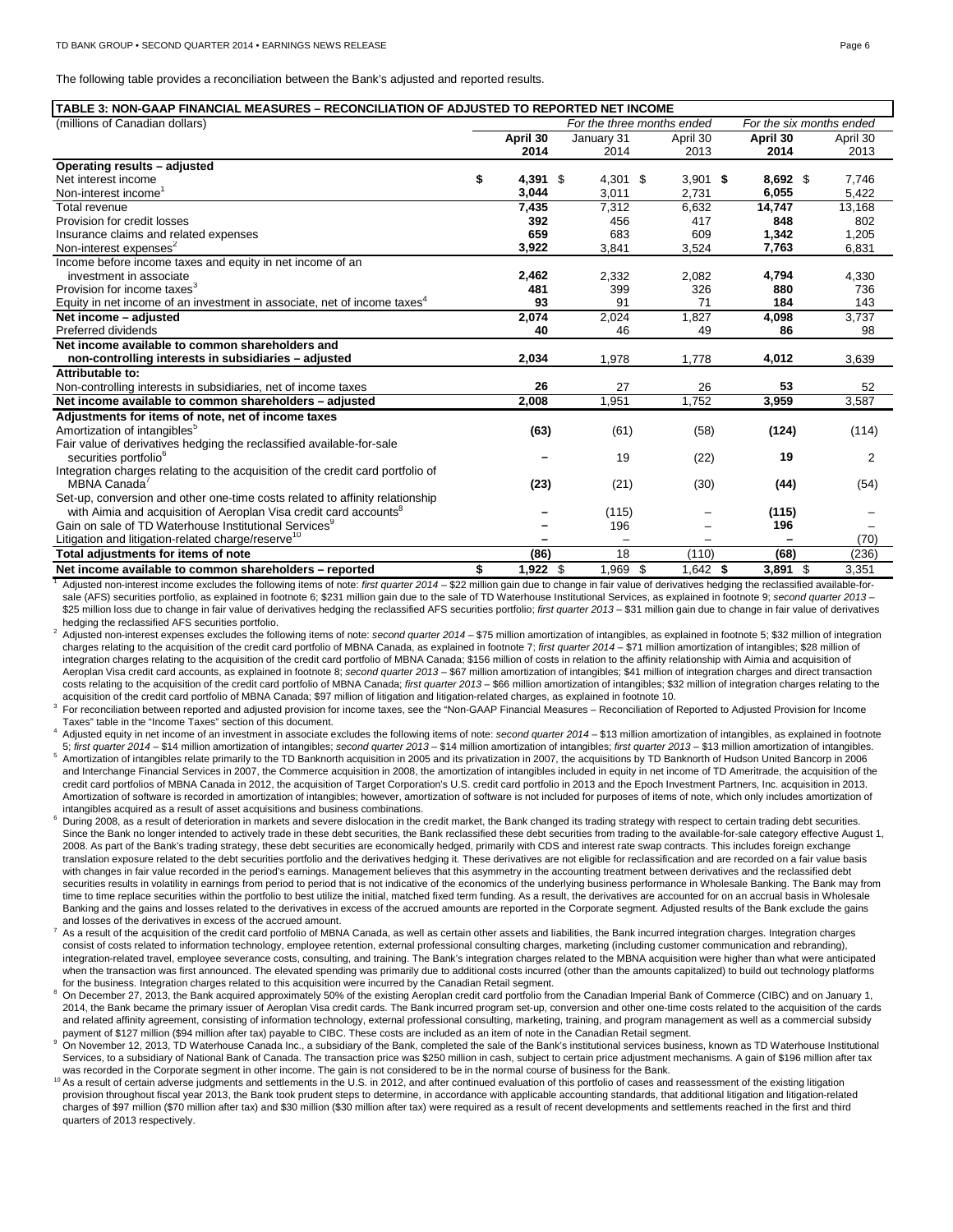#### **TABLE 4: RECONCILIATION OF REPORTED TO ADJUSTED EARNINGS PER SHARE (EPS)<sup>1</sup>**

| (Canadian dollars)                                                                  |                            | For the three months ended |                   | For the six months ended |              |
|-------------------------------------------------------------------------------------|----------------------------|----------------------------|-------------------|--------------------------|--------------|
|                                                                                     | April 30                   | January 31                 | April 30          | April 30                 | April 30     |
|                                                                                     | 2014                       | 2014                       | 2013              | 2014                     | 2013         |
| Basic earnings per share - reported                                                 | $1.05 \text{ } $s$         | $1.07$ \$                  | $0.89$ \$         | $2.12 \text{ }$ \$       | 1.82         |
| Adjustments for items of note <sup>2</sup>                                          | 0.04                       | (0.01)                     | 0.06              | 0.04                     | 0.13         |
| Basic earnings per share - adjusted                                                 | 1.09                       | 1.06 \$                    | 0.95              | $2.16$ \$                | 1.95         |
| Diluted earnings per share - reported<br>Adjustments for items of note <sup>2</sup> | $1.04 \text{ }$ \$<br>0.05 | $1.07$ \$<br>(0.01)        | $0.89$ \$<br>0.06 | 2.11S<br>0.04            | 1.82<br>0.12 |
| Diluted earnings per share - adjusted                                               | 1.09                       | $1.06$ \$                  | $0.95$ \$         | $2.15$ \$                | 1.94         |

<sup>1</sup> EPS is computed by dividing net income available to common shareholders by the weighted-average number of shares outstanding during the period.

<sup>2</sup> For explanation of items of note, see the "Non-GAAP Financial Measures – Reconciliation of Adjusted to Reported Net Income" table in the "How We Performed" section of this document.

## **TABLE 5: NON-GAAP FINANCIAL MEASURES** – **RECONCILIATION OF REPORTED TO ADJUSTED PROVISION FOR INCOME TAXES**

| (millions of Canadian dollars, except as noted)                                                                             | For the three months ended<br>For the six months ended |          |  |            |      |          |      |          |   |          |
|-----------------------------------------------------------------------------------------------------------------------------|--------------------------------------------------------|----------|--|------------|------|----------|------|----------|---|----------|
|                                                                                                                             |                                                        | April 30 |  | January 31 |      | April 30 |      | April 30 |   | April 30 |
|                                                                                                                             |                                                        | 2014     |  | 2014       |      | 2013     |      | 2014     |   | 2013     |
| Provision for income taxes - reported                                                                                       |                                                        | 447      |  | 365        |      | 289      |      | 812      |   | 648      |
| Adjustments for items of note: Recovery of (provision for)<br>income taxes $1,2$                                            |                                                        |          |  |            |      |          |      |          |   |          |
| Amortization of intangibles                                                                                                 |                                                        | 25       |  | 24         |      | 23       |      | 49       |   | 46       |
| Fair value of derivatives hedging the reclassified<br>available-for-sale securities portfolio                               |                                                        |          |  |            |      | 3        |      |          |   |          |
| Integration charges relating to the acquisition of the credit card                                                          |                                                        |          |  | (3)        |      |          |      | (3)      |   | (4)      |
| portfolio of MBNA Canada                                                                                                    |                                                        | 9        |  |            |      | 11       |      | 16       |   | 19       |
| Set-up, conversion and other one-time costs related to affinity<br>relationship with Aimia and acquisition of Aeroplan Visa |                                                        |          |  |            |      |          |      |          |   |          |
| credit card accounts                                                                                                        |                                                        |          |  | 41         |      |          |      | 41       |   |          |
| Gain on sale of TD Waterhouse Institutional Services                                                                        |                                                        |          |  | (35)       |      |          |      | (35)     |   |          |
| Litigation and litigation-related charge/reserve                                                                            |                                                        |          |  |            |      |          |      |          |   | 27       |
| Total adjustments for items of note                                                                                         |                                                        | 34       |  | 34         |      | 37       |      | 68       |   | 88       |
| Provision for income taxes - adjusted                                                                                       |                                                        | 481      |  | 399        |      | 326      |      | 880      |   | 736      |
| Effective income tax rate $-$ adjusted <sup>3</sup>                                                                         |                                                        | 19.5 %   |  | 17.1       | $\%$ | 15.7     | $\%$ | 18.4     | % | 17.0 %   |

<sup>1</sup> For explanations of items of note, see the "Non-GAAP Financial Measures – Reconciliation of Adjusted to Reported Net Income" table in the "How We Performed" section of this document.

 $2$  The tax effect for each item of note is calculated using the effective statutory income tax rate of the applicable legal entity.

<sup>3</sup> Adjusted effective income tax rate is the adjusted provision for income taxes before other taxes as a percentage of adjusted net income before taxes.

#### **Return on Common Equity**

The Bank's methodology for allocating capital to its business segments is aligned with the common equity capital requirements under Basel III. Beginning November 1, 2013, capital allocated to the business segments is based on 8% Common Equity Tier 1 (CET1) which includes an additional allocation charge of 1% of risk-weighted assets (RWA) to account for OSFI's common equity capital surcharge for Domestic Systemically Important Banks (D-SIBs), resulting in a CET1 capital ratio requirement of 8% effective January 1, 2016. The return measures for business segments reflect a return on common equity methodology.

Adjusted return on common equity (ROE) is adjusted net income available to common shareholders as a percentage of average common equity. ROE is a percentage rate and is a variation of economic profit which is a dollar measure. When ROE exceeds the equity cost of capital, economic profit is positive. The Bank's goal is to maximize economic profit by achieving ROE that exceeds the equity cost of capital.

Adjusted ROE is a non-GAAP financial measure as it is not a defined term under IFRS. Readers are cautioned that earnings and other measures adjusted to a basis other than IFRS do not have standardized meanings under IFRS and, therefore, may not be comparable to similar terms used by other issuers.

| TABLE 6: RETURN ON COMMON EQUITY                                 |  |          |  |            |                            |   |                          |  |          |
|------------------------------------------------------------------|--|----------|--|------------|----------------------------|---|--------------------------|--|----------|
| (millions of Canadian dollars, except as noted)                  |  |          |  |            | For the three months ended |   | For the six months ended |  |          |
|                                                                  |  | April 30 |  | January 31 | April 30                   |   | April 30                 |  | April 30 |
|                                                                  |  | 2014     |  | 2014       | 2013                       |   | 2014                     |  | 2013     |
| Average common equity                                            |  | 49.480   |  | 47.736     | 44,702                     |   | 48,489                   |  | 44,165   |
| Net income available to common shareholders                      |  |          |  |            |                            |   |                          |  |          |
| - reported                                                       |  | 1.922    |  | .969       | .642                       |   | 3.891                    |  | 3.351    |
| Items of note impacting income, net of income taxes <sup>1</sup> |  | 86       |  | (18)       | 110                        |   | 68                       |  | 236      |
| Net income available to common shareholders                      |  |          |  |            |                            |   |                          |  |          |
| – adiusted                                                       |  | 2.008    |  | 1.951      | 1.752                      |   | 3.959                    |  | 3.587    |
| Return on common equity – adjusted                               |  | 16.6 %   |  | 16.2 %     | 16.1                       | % | 16.5%                    |  | 16.4 %   |

<sup>1</sup> For explanations of items of note, see the "Non-GAAP Financial Measures – Reconciliation of Adjusted to Reported Net Income" table in the "How We Performed" section of this document.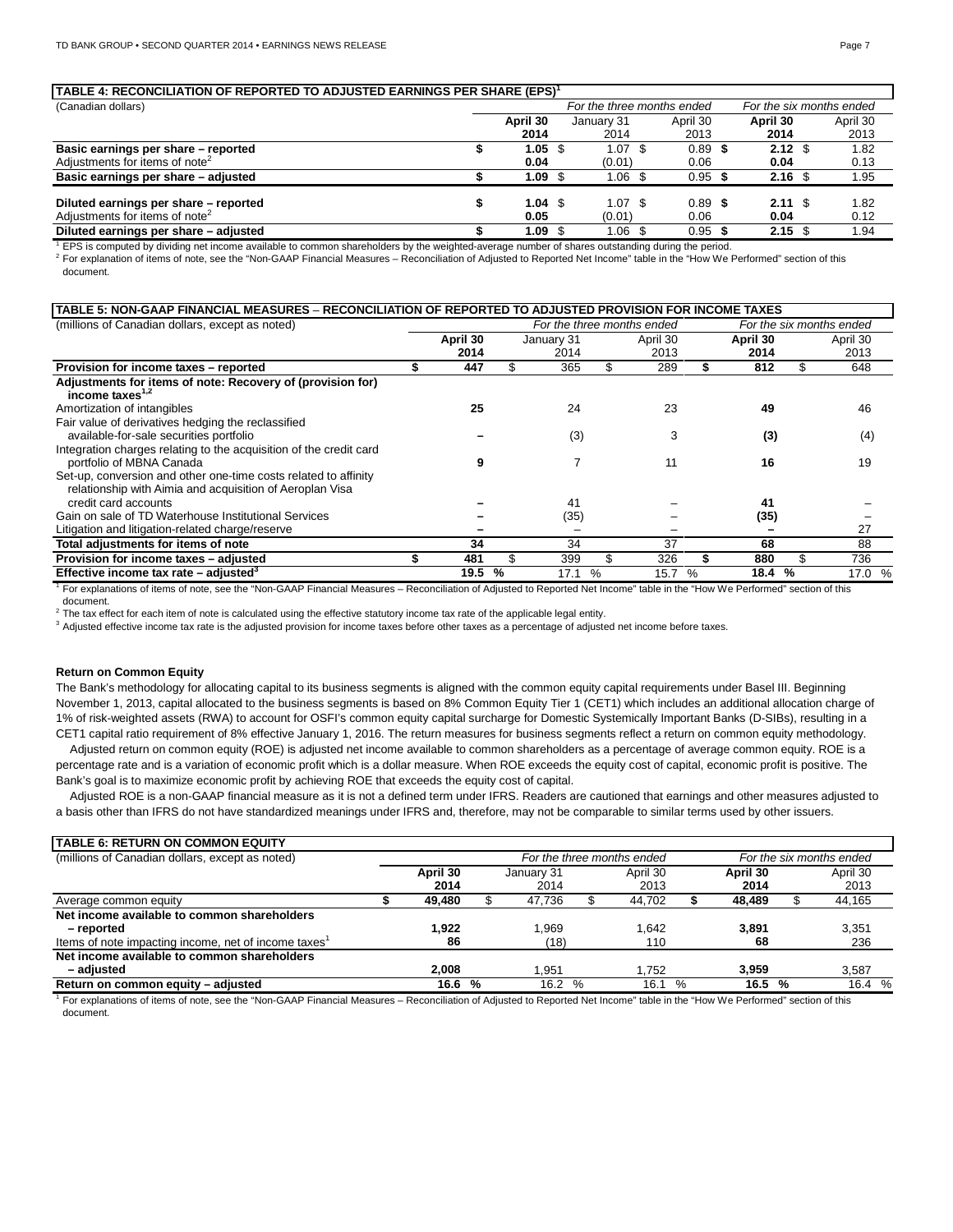## **SIGNIFICANT EVENTS IN 2014**

#### *Disposal of TD Waterhouse Institutional Services*

On November 12, 2013, TD Waterhouse Canada Inc., a subsidiary of the Bank, completed the sale of the Bank's institutional services business, known as TD Waterhouse Institutional Services, to a subsidiary of National Bank of Canada. The transaction price was \$250 million in cash, subject to certain price adjustment mechanisms. A pre-tax gain of \$231 million was recorded in the Corporate segment in other income in the first quarter of 2014.

#### *Acquisition of certain CIBC Aeroplan Credit Card Accounts*

On December 27, 2013, the Bank, Aimia Inc. (Aimia), and the Canadian Imperial Bank of Commerce (CIBC) closed a transaction under which the Bank acquired approximately 50% of CIBC's existing Aeroplan credit card portfolio, which primarily included accounts held by customers who did not have an existing retail banking relationship with CIBC. The Bank accounted for the purchase as an asset acquisition. The results of the acquisition have been recorded in the Canadian Retail segment.

The Bank acquired approximately 540,000 cardholder accounts with an outstanding balance of \$3.3 billion at a price of par plus \$50 million less certain adjustments for total cash consideration of \$3.3 billion. At the date of acquisition, the Bank recorded the credit card receivables acquired at their fair value of \$3.2 billion and an intangible asset for the purchased credit card relationships of \$149 million. The purchase price is subject to refinement based on final purchase consideration adjustments.

In connection with the purchase agreement, the Bank agreed to pay CIBC a further \$127 million under a commercial subsidy agreement. This payment was recognized as a non-interest expense in the first quarter of 2014.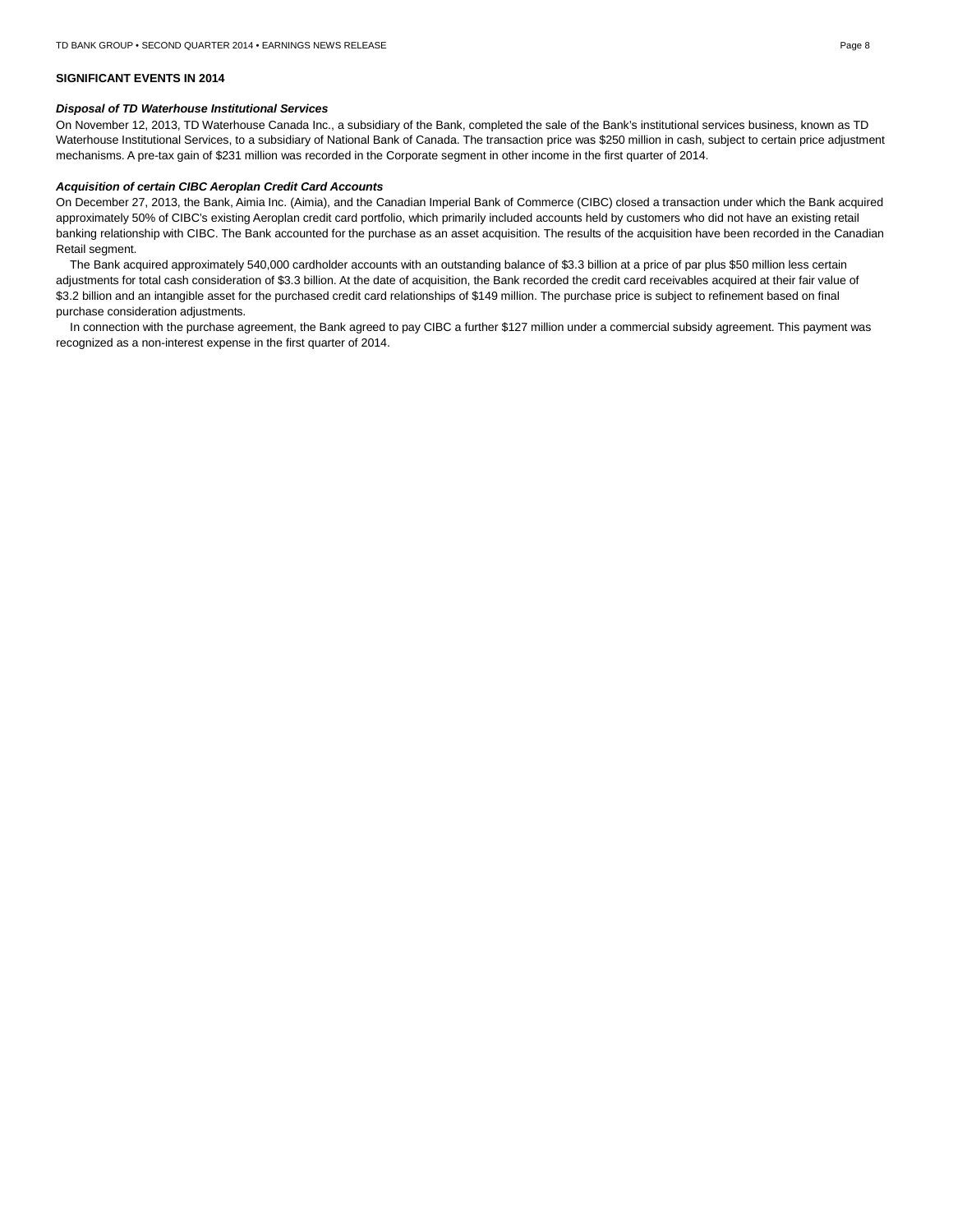## **HOW OUR BUSINESSES PERFORMED**

Effective November 1, 2013, the Bank revised its reportable segments and, for management reporting purposes, reports its results under three key business segments: Canadian Retail, which includes the results of the Canadian personal and commercial banking businesses, Canadian credit cards, TD Auto Finance Canada, and Canadian wealth and insurance businesses; U.S. Retail, which includes the results of the U.S. personal and commercial banking businesses, U.S. credit cards, TD Auto Finance U.S., U.S. wealth business, and the Bank's investment in TD Ameritrade; and Wholesale Banking. The Bank's other activities are grouped into the Corporate segment. The prior period segmented results have been restated accordingly.

Effective December 27, 2013 and January 1, 2014, the results of the acquired Aeroplan credit card portfolio and the results of the related affinity relationship with Aimia Inc. (collectively, "Aeroplan") are reported in the Canadian Retail segment. Effective March 27, 2013, the results of the acquisition of Epoch Investment Partners, Inc. (Epoch) are reported in the U.S. Retail segment. Effective March 13, 2013, results of the acquisition of the credit card portfolio of Target Corporation and related program agreement (collectively, "Target") are reported in the U.S. Retail segment.

Results of each business segment reflect revenue, expenses, assets, and liabilities generated by the businesses in that segment. The Bank measures and evaluates the performance of each segment based on adjusted results where applicable, and for those segments the Bank indicates that the measure is adjusted. Net income for the operating business segments is presented before any items of note not attributed to the operating segments. For further details, see the "How the Bank Reports" section, the "Business Focus" section in the 2013 MD&A, and Note 31 to the Bank's Consolidated Financial Statements for the year ended October 31, 2013. For information concerning the Bank's measure of adjusted return on average common equity, which is a non-GAAP financial measure, see the "How We Performed" section of this document.

Net interest income within Wholesale Banking is calculated on a taxable equivalent basis (TEB), which means that the value of non-taxable or tax-exempt income, including dividends, is adjusted to its equivalent before-tax value. Using TEB allows the Bank to measure income from all securities and loans consistently and makes for a more meaningful comparison of net interest income with similar institutions. The TEB increase to net interest income and provision for income taxes reflected in Wholesale Banking results are reversed in the Corporate segment. The TEB adjustment for the quarter was \$106 million, compared with \$77 million in the second quarter last year, and \$115 million in the prior quarter.

## **TABLE 7: CANADIAN RETAIL**

| (millions of Canadian dollars, except as noted)                    | For the three months ended |          |      |            |      |          | For the six months ended |          |     |          |   |  |
|--------------------------------------------------------------------|----------------------------|----------|------|------------|------|----------|--------------------------|----------|-----|----------|---|--|
|                                                                    |                            | April 30 |      | January 31 |      | April 30 |                          | April 30 |     | April 30 |   |  |
|                                                                    |                            | 2014     |      | 2014       |      | 2013     |                          | 2014     |     | 2013     |   |  |
| Net interest income                                                | \$                         | 2,322    | \$   | 2,345      | \$   | 2,149    | \$                       | 4,667    | \$  | 4,355    |   |  |
| Non-interest income                                                |                            | 2,356    |      | 2,284      |      | 2,178    |                          | 4,640    |     | 4,342    |   |  |
| Total revenue                                                      |                            | 4,678    |      | 4,629      |      | 4,327    |                          | 9,307    |     | 8,697    |   |  |
| Provision for credit losses                                        |                            | 238      |      | 230        |      | 245      |                          | 468      |     | 489      |   |  |
| Insurance claims and related expenses                              |                            | 659      |      | 683        |      | 609      |                          | 1,342    |     | 1,205    |   |  |
| Non-interest expenses – reported                                   |                            | 2,019    |      | 2,119      |      | 1,921    |                          | 4,138    |     | 3,788    |   |  |
| Non-interest expenses - adjusted                                   |                            | 1,987    |      | 1,935      |      | 1,880    |                          | 3,922    |     | 3,715    |   |  |
| Net income - reported                                              |                            | 1,326    |      | 1,204      |      | 1,170    |                          | 2,530    |     | 2,422    |   |  |
| Adjustments for items of note, net of income taxes <sup>1</sup>    |                            |          |      |            |      |          |                          |          |     |          |   |  |
| Integration charges relating to the acquisition of the credit card |                            |          |      |            |      |          |                          |          |     |          |   |  |
| portfolio of MBNA Canada                                           |                            | 23       |      | 21         |      | 30       |                          | 44       |     | 54       |   |  |
| Set-up, conversion and other one-time costs related to affinity    |                            |          |      |            |      |          |                          |          |     |          |   |  |
| relationship with Aimia and acquisition of Aeroplan Visa           |                            |          |      |            |      |          |                          |          |     |          |   |  |
| credit card accounts                                               |                            |          |      | 115        |      |          |                          | 115      |     |          |   |  |
| Net income - adjusted                                              | \$                         | 1,349    | \$   | 1,340      | \$   | 1,200    | \$                       | 2,689    | \$. | 2,476    |   |  |
| Selected volumes and ratios                                        |                            |          |      |            |      |          |                          |          |     |          |   |  |
| Return on common equity - reported                                 |                            | 43.0     | %    | 39.4       | $\%$ | 44.8     | $\%$                     | 41.2     | %   | 46.5 %   |   |  |
| Return on common equity - adjusted                                 |                            | 43.7     | %    | 43.9       | $\%$ | 46.0     | $\%$                     | 43.8     | %   | 47.6 %   |   |  |
| Margin on average earning assets (including securitized assets)    |                            | 2.97     | %    | 2.94       | $\%$ | 2.92     | $\%$                     | 2.95     | %   | 2.91 %   |   |  |
| Efficiency ratio - reported                                        |                            | 43.2     | $\%$ | 45.8       | $\%$ | 44.4     | $\%$                     | 44.5     | %   | 43.6     | % |  |
| Efficiency ratio - adjusted                                        |                            | 42.5     | %    | 41.8       | $\%$ | 43.4     | $\%$                     | 42.1     | %   | 42.7 %   |   |  |
| Number of Canadian retail branches                                 |                            | 1,174    |      | 1.178      |      | 1,165    |                          | 1,174    |     | 1,165    |   |  |
| Average number of full-time equivalent staff <sup>2</sup>          |                            | 39,171   |      | 39,276     |      | 39,449   |                          | 39,224   |     | 39,549   |   |  |
|                                                                    |                            |          |      |            |      |          |                          |          |     |          |   |  |

<sup>1</sup> For explanations of items of note, see the "Non-GAAP Financial Measures − Reconciliation of Adjusted to Reported Net Income" table in the "How We Performed" section of this document.

 $^2$  In the first quarter of 2014, the Bank conformed to a standardized definition of full-time equivalent staff across all segments. The definition includes, among other things, hours for overtime and contractors as part of its calculations. Results for periods prior to the first quarter of 2014 have not been restated.

#### Quarterly comparison – Q2 2014 vs. Q2 2013

Canadian Retail net income for the quarter on a reported basis was \$1,326 million, an increase of \$156 million, or 13%, compared with the second quarter last year. Adjusted net income for the quarter was \$1,349 million, an increase of \$149 million, or 12%, compared with the second quarter last year. The increase in adjusted earnings was primarily due to good loan and deposit volume growth, higher wealth assets under management and the addition of Aeroplan. The reported annualized return on common equity for the quarter was 43.0%, while the adjusted annualized return on common equity was 43.7%, compared with 44.8% and 46.0%, respectively, in the second quarter last year.

Canadian Retail revenue is derived from Canadian personal and commercial banking, Canadian credit cards, TD Auto Finance Canada, and Canadian wealth and insurance businesses. Revenue for the quarter was \$4,678 million, an increase of \$351 million, or 8%, compared with the second quarter last year. Net interest income increased \$173 million, or 8%, driven primarily by good loan and deposit volume growth, and the addition of Aeroplan. Non-interest income increased \$178 million, or 8%, largely driven by wealth asset growth, insurance business growth, higher credit card and direct investing transaction volumes, and the addition of Aeroplan. Margin on average earning assets was 2.97%, a 5 basis point (bps) increase, primarily due to the addition of Aeroplan.

The personal banking business generated good lending volume growth of \$13 billion, or 5%. Compared with the second quarter last year, average real estate secured lending volume increased \$8 billion, or 4%. Auto lending average volume increased \$0.8 billion, or 6%, while all other personal lending average volumes increased \$4 billion, or 12%, largely due to the addition of Aeroplan. Business loans and acceptances average volume increased \$5 billion, or 12%. Average personal deposit volumes increased \$4 billion, or 2%, due to strong growth in core chequing and savings accounts, partially offset by lower term deposit volume. Average business deposit volumes increased \$6 billion, or 8%.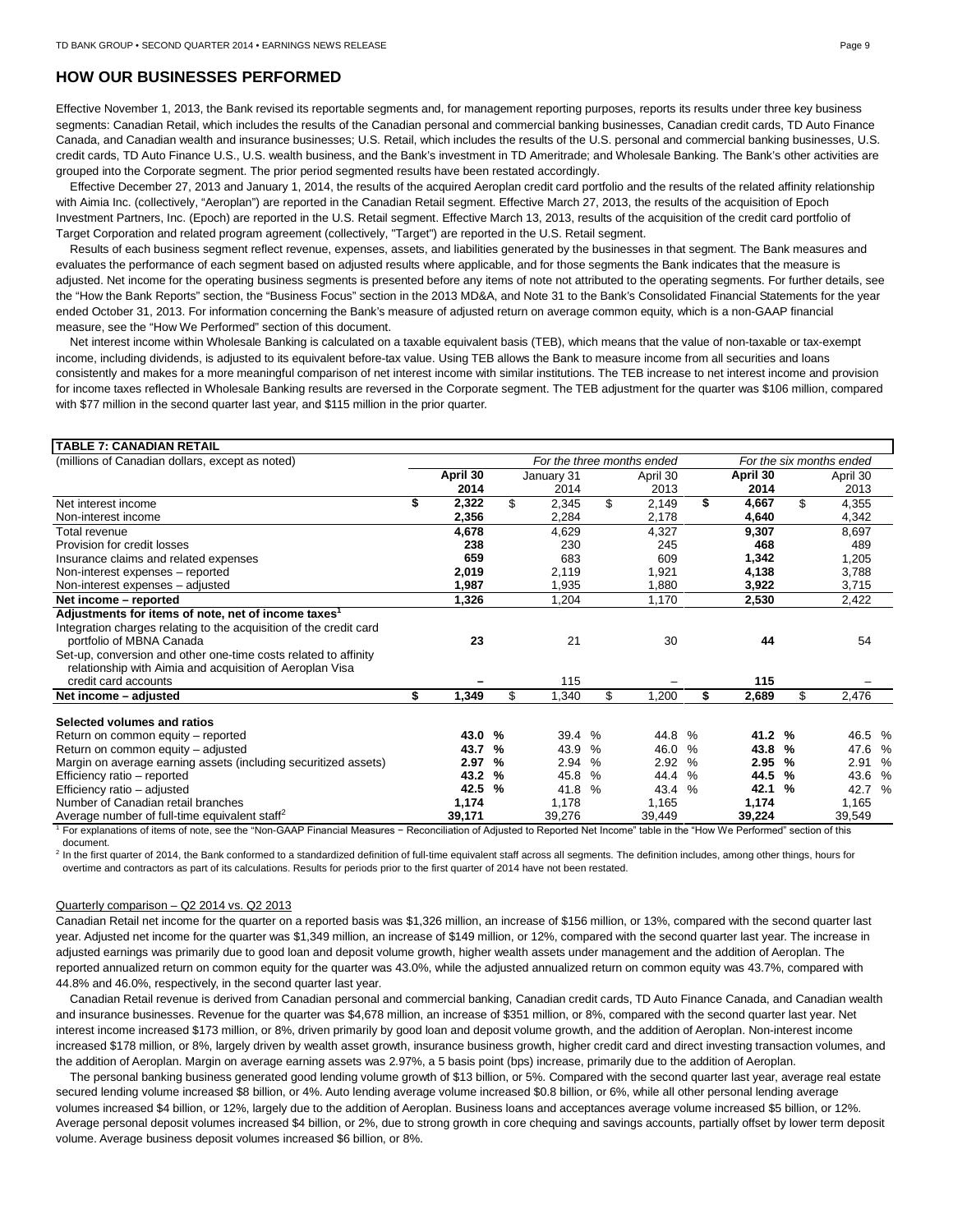Assets under administration increased \$11 billion, or 4%, compared with the second quarter last year, mainly driven by market appreciation and growth in new client assets for the period, partially offset by the sale of the TD Waterhouse Institutional Services business. Assets under management increased \$16 billion, or 8%, mainly driven by market appreciation and growth in new client assets for the period.

PCL for the quarter was \$238 million, a decrease of \$7 million, or 3%, compared with the second quarter last year. Personal banking PCL was \$208 million, a decrease of \$4 million, or 2%, primarily due to better credit performance and low bankruptcies, partially offset by the addition of Aeroplan. Business banking PCL was \$30 million, a decrease of \$3 million. Annualized PCL as a percentage of credit volume was 0.30%, a decrease of 3 bps, compared with the second quarter last year. Net impaired loans were \$893 million, a decrease of \$16 million, or 2%, compared with the second quarter last year. Net impaired loans as a percentage of total loans were 0.27%, compared with 0.30% as at April 30, 2013.

Insurance claims and related expenses for the quarter were \$659 million, an increase of \$50 million, or 8%, compared with the second quarter last year, primarily due to higher current year claims driven by a more severe winter, and business growth.

Reported non-interest expenses for the quarter were \$2,019 million, an increase of \$98 million, or 5%, compared with the second quarter last year. Adjusted non-interest expenses for the quarter were \$1,987 million, an increase of \$107 million, or 6%, compared with the second quarter last year. The increase was primarily driven by higher employee-related costs including higher revenue-based variable expenses in the wealth business, volume growth and the addition of Aeroplan, partially offset by initiatives to increase productivity.

The average full-time equivalent (FTE) staffing levels decreased by 278 compared with the second quarter last year as increases in front line sales staff and the addition of Aeroplan were more than offset by productivity gains. The reported efficiency ratio for the quarter improved to 43.2%, while the adjusted efficiency ratio improved to 42.5%, compared with 44.4% and 43.4%, respectively, in the second quarter last year.

## Quarterly comparison - Q2 2014 vs. Q1 2014

Canadian Retail net income for the quarter on a reported basis increased \$122 million, or 10%, compared with the prior quarter. Adjusted net income for the quarter increased \$9 million, or 1%, compared with the prior quarter. The increase in adjusted earnings was primarily due to higher insurance earnings and the inclusion of a full quarter of Aeroplan, partially offset by fewer calendar days in the second quarter. The reported annualized return on common equity for the quarter was 43.0%, while the adjusted annualized return on common equity was 43.7%, compared with 39.4% and 43.9%, respectively, in the prior quarter.

Revenue for the quarter increased \$49 million, or 1%, compared with the prior quarter. Net interest income decreased \$23 million, or 1%, primarily due to fewer calendar days in the second quarter, partially offset by the inclusion of a full quarter of Aeroplan. Non-interest income increased \$72 million, or 3%, primarily due to higher insurance revenue and the inclusion of a full quarter of Aeroplan. Margin on average earning assets was 2.97%, a 3 bps increase primarily due to the inclusion of a full quarter of Aeroplan.

The personal banking business generated average lending volume growth of \$2 billion, or 1%, reflecting the inclusion of a full quarter of Aeroplan. Compared with the prior quarter, average real estate secured lending volume was relatively flat. Auto lending average volume increased \$0.1 billion, or 1%, while all other personal lending average volumes increased \$2 billion, or 6%, largely due to the inclusion of a full quarter of Aeroplan. Business loans and acceptances average volume increased \$2 billion, or 4%. Average personal deposit volumes were relatively flat compared with the prior quarter, primarily due to good growth in core chequing and savings accounts, offset by lower term deposit volume. Average business deposit volumes were relatively flat compared with the prior quarter.

Assets under administration increased \$14 billion, or 5%, compared with the prior quarter. Assets under management increased \$8 billion, or 4%, compared with the prior quarter. These increases were mainly driven by market appreciation and growth in new client assets for the period.

PCL for the quarter increased \$8 million, or 3%, compared with the prior quarter. Personal banking PCL decreased \$11 million, or 5%, due primarily to better credit performance, partially offset by the inclusion of a full quarter of Aeroplan. Business banking PCL increased \$19 million, primarily due to a provision against a single client in the current quarter. Annualized PCL as a percentage of credit volume was 0.30%, an increase of 2 bps, compared with the prior quarter. Net impaired loans decreased \$35 million, or 4%, compared with the prior quarter. Net impaired loans as a percentage of total loans were 0.27%, compared with 0.29% in the prior quarter.

Insurance claims and related expenses for the quarter decreased \$24 million, or 4%, compared with the prior quarter, primarily due to less severe weather conditions and related claims compared to the prior quarter.

Reported non-interest expenses for the quarter decreased \$100 million, or 5%, compared with the prior quarter. Adjusted non-interest expenses for the quarter increased \$52 million, or 3%, compared with the prior quarter. The increase was primarily due to the inclusion of a full quarter of Aeroplan, higher revenue-based variable expenses in the wealth business, and the timing of business investments, partially offset by fewer calendar days in the second quarter.

The average FTE staffing levels decreased by 105 compared with the prior quarter driven primarily by productivity gains and seasonality in staffing requirements. The reported efficiency ratio for the quarter improved to 43.2%, while the adjusted efficiency ratio worsened to 42.5%, compared with 45.8% and 41.8%, respectively, in the prior quarter.

#### Year-to-date comparison – Q2 2014 vs. Q2 2013

Canadian Retail reported net income for the six months ended April 30, 2014 was \$2,530 million, an increase of \$108 million, or 4%, compared with the same period last year. Adjusted net income was \$2,689 million, an increase of \$213 million, or 9%, compared with the same period last year. The increase in adjusted earnings was primarily due to loan and deposit volume growth, higher wealth assets under management, the addition of Aeroplan, and favourable credit performance, partially offset by higher weather-related insurance claims. The reported annualized return on common equity was 41.2%, while the adjusted annualized return on common equity was 43.8%, compared with 46.5% and 47.6%, respectively, in the same period last year.

Revenue was \$9,307 million, an increase of \$610 million, or 7%, compared with the same period last year. Net interest income increased \$312 million, or 7%, driven primarily by good loan and deposit volume growth, and the addition of Aeroplan. Non-interest income increased \$298 million, or 7%, largely driven by wealth asset growth, higher credit card and direct investing transaction volumes, and the addition of Aeroplan. Margin on average earning assets was 2.95%, a 4 bps increase primarily due to the addition of Aeroplan.

The personal banking business generated solid average lending volume growth of \$12 billion, or 4%. Compared with the same period last year, average real estate secured lending volume increased \$8 billion, or 4%. Auto lending average volume increased \$1 billion, or 5%, while all other personal lending average volumes increased \$3 billion, or 9%, largely due to the addition of Aeroplan. Business loans and acceptances average volume increased \$6 billion, or 13%. Average personal deposit volumes increased \$4 billion, or 2%, due to strong growth in core chequing and savings accounts, partially offset by lower term deposit volume. Average business deposit volumes increased \$6 billion, or 8%.

Assets under administration increased \$11 billion, or 4%, compared with the same period last year, mainly driven by market appreciation and growth in new client assets for the period, partially offset by the sale of the TD Waterhouse Institutional Services business. Assets under management increased \$16 billion, or 8%, mainly driven by market appreciation and growth in new client assets for the period.

PCL was \$468 million, a decrease of \$21 million, or 4%, compared with the same period last year. Personal banking PCL was \$427 million, a decrease of \$21 million, or 5%, due primarily to better credit performance and lower bankruptcies, partially offset by the addition of Aeroplan. Business banking PCL was \$41 million, or flat, compared with the same period last year. Annualized PCL as a percentage of credit volume was 0.29%, a decrease of 3 bps, compared with the same period last year.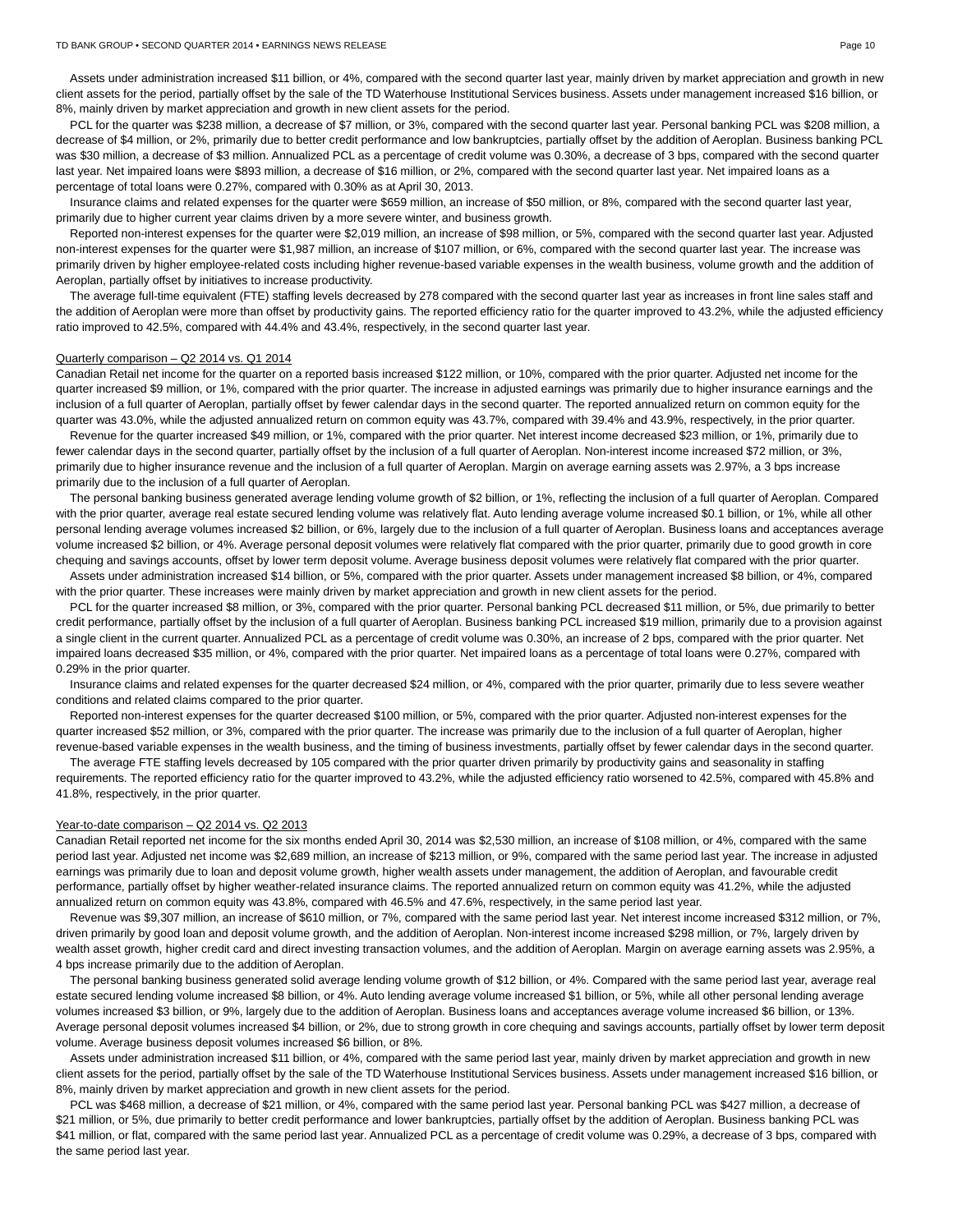Insurance claims and related expenses were \$1,342 million, an increase of \$137 million, or 11%, compared with the same period last year, primarily due to higher current year accident claims driven by a more severe winter, increase in weather-related events, and volume growth, partially offset by favourable prior years' claims development.

Reported non-interest expenses were \$4,138 million, an increase of \$350 million, or 9%, compared with the same period last year. Adjusted non-interest expenses for the quarter were \$3,922 million, an increase of \$207 million, or 6%, compared with the same period last year. The increase was driven by higher employee-related costs including higher revenue-based variable expenses in the wealth business, the addition of Aeroplan, and volume growth, partially offset by initiatives to increase productivity.

The average FTE staffing levels decreased by 325 compared with the same period last year, as increases in front line sales staff and the addition of Aeroplan, were more than offset by productivity gains. The reported efficiency ratio for the quarter worsened to 44.5%, while the adjusted efficiency ratio improved to 42.1%, compared with 43.6% and 42.7%, respectively, in the same period last year.

#### Business Outlook

We will continue to build on our legendary customer service and convenience position across all channels and business lines. This will help drive volume growth and deepen customer relationships. We do not anticipate any major changes to the operating environment for the remainder of the year. We anticipate current levels of loan growth to largely hold in the second half of the year. Margins are expected to be relatively stable for the year. We expect to continue to generate new wealth asset growth; however, benefits from market appreciation in future quarters are subject to capital markets performance. Credit loss rates are likely to remain relatively stable; however recent low personal bankruptcies are expected to start to normalize in the remainder of the year. The outlook for insurance results will depend upon, among other things, the frequency and severity of weather-related events, as well as regulatory reforms and legislative changes, including the effects from the last Federal Budget. We will continue to focus on increasing productivity and managing expense growth to drive positive operating leverage for the year.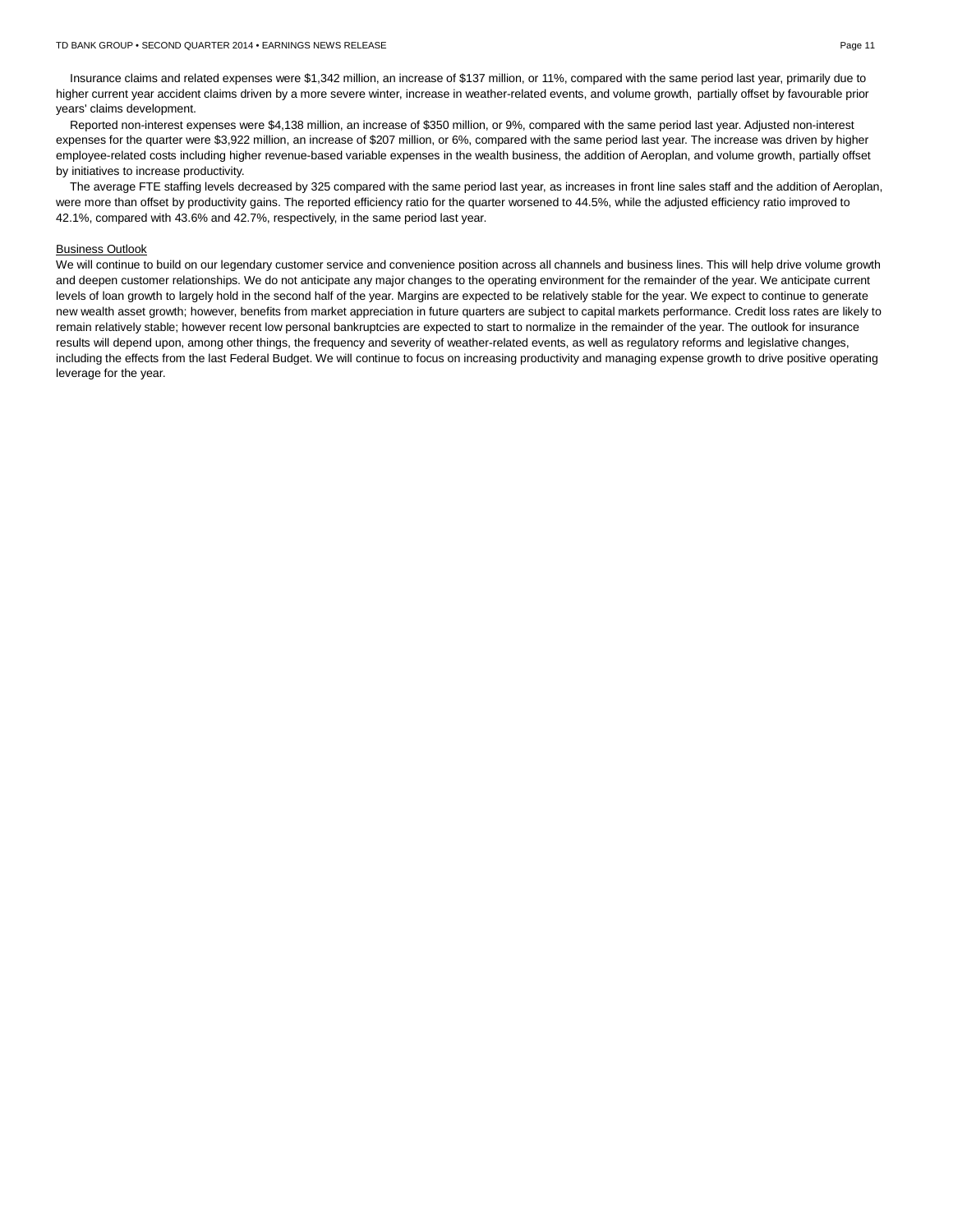| TABLE 8: U.S. RETAIL <sup>1</sup>                         |              |   |                |      |                  |      |              |   |     |            |      |                            |   |
|-----------------------------------------------------------|--------------|---|----------------|------|------------------|------|--------------|---|-----|------------|------|----------------------------|---|
| (millions of dollars, except as noted)                    |              |   |                |      |                  |      |              |   |     |            |      | For the three months ended |   |
|                                                           |              |   |                |      | Canadian dollars |      |              |   |     |            |      | U.S. dollars               |   |
|                                                           | April 30     |   | January 31     |      | April 30         |      | April 30     |   |     | January 31 |      | April 30                   |   |
|                                                           | 2014         |   | 2014           |      | 2013             |      | 2014         |   |     | 2014       |      | 2013                       |   |
| Net interest income                                       | \$<br>1,508  |   | \$<br>1,477    | \$   | 1,268            | \$   | 1,365        |   | \$. | 1,381      |      | \$<br>1,244                |   |
| Non-interest income                                       | 576          |   | 592            |      | 507              |      | 521          |   |     | 554        |      | 499                        |   |
| Total revenue                                             | 2,084        |   | 2,069          |      | 1,775            |      | 1,886        |   |     | 1,935      |      | 1,743                      |   |
| Provision for credit losses - loans                       | 175          |   | 236            |      | 182              |      | 157          |   |     | 221        |      | 178                        |   |
| Provision for credit losses - debt                        |              |   |                |      |                  |      |              |   |     |            |      |                            |   |
| securities classified as loans                            | $\mathbf{2}$ |   | $\overline{2}$ |      | 3                |      | $\mathbf{2}$ |   |     | 2          |      | 3                          |   |
| Provision for (recovery of) credit losses - acquired      |              |   |                |      |                  |      |              |   |     |            |      |                            |   |
| credit-impaired loans <sup>2</sup>                        | (5)          |   |                |      | 12               |      | (4)          |   |     |            |      | 12                         |   |
| Provision for credit losses                               | 172          |   | 238            |      | 197              |      | 155          |   |     | 223        |      | 193                        |   |
| Non-interest expenses                                     | 1,339        |   | 1,312          |      | 1,131            |      | 1,213        |   |     | 1,225      |      | 1,110                      |   |
| U.S. Retail Bank net income <sup>3</sup>                  | 470          |   | 424            |      | 383              |      | 425          |   |     | 398        |      | 377                        |   |
| Equity in net income of an investment in associate,       |              |   |                |      |                  |      |              |   |     |            |      |                            |   |
| net of income taxes                                       | 78           |   | 68             |      | 53               |      | 70           |   |     | 65         |      | 52                         |   |
| Net income                                                | \$<br>548    |   | \$<br>492      | \$   | 436              | \$   | 495          |   | \$  | 463        |      | \$<br>429                  |   |
| Selected volumes and ratios                               |              |   |                |      |                  |      |              |   |     |            |      |                            |   |
| Return on common equity                                   | 9.1          | % | 8.0            | $\%$ | 8.1              | %    | 9.1          | % |     | 8.0        | %    | 8.1                        | % |
| Margin on average earning assets (TEB) <sup>o</sup>       | 3.77         | % | 3.83           | $\%$ | 3.67             | $\%$ | 3.77         | % |     | 3.83       | $\%$ | 3.67 %                     |   |
| Efficiency ratio                                          | 64.3         | % | 63.4           | $\%$ | 63.7             | $\%$ | 64.3         | % |     | 63.4       | $\%$ | 63.7 %                     |   |
| Number of U.S. retail stores                              | 1,297        |   | 1,288          |      | 1,310            |      | 1,297        |   |     | 1,288      |      | 1,310                      |   |
| Average number of full-time equivalent staff <sup>o</sup> | 25,965       |   | 26,108         |      | 25,018           |      | 25,965       |   |     | 26,108     |      | 25,018                     |   |

|                                                                          | For the six months ended |          |      |                  |               |          |      |              |   |
|--------------------------------------------------------------------------|--------------------------|----------|------|------------------|---------------|----------|------|--------------|---|
|                                                                          |                          |          |      | Canadian dollars |               |          |      | U.S. dollars |   |
|                                                                          |                          | April 30 |      | April 30         |               | April 30 |      | April 30     |   |
|                                                                          |                          | 2014     |      | 2013             |               | 2014     |      | 2013         |   |
| Net interest income                                                      | \$                       | 2,985    | \$   | 2,370            | \$            | 2,746    | \$   | 2,354        |   |
| Non-interest income                                                      |                          | 1,168    |      | 958              |               | 1,075    |      | 953          |   |
| Total revenue                                                            |                          | 4,153    |      | 3,328            |               | 3,821    |      | 3,307        |   |
| Provision for credit losses - loans                                      |                          | 411      |      | 333              |               | 378      |      | 329          |   |
| Provision for credit losses - debt                                       |                          |          |      |                  |               |          |      |              |   |
| securities classified as loans                                           |                          | 4        |      | 6                |               | 4        |      | 6            |   |
| Provision for (recovery of) credit losses – acquired                     |                          |          |      |                  |               |          |      |              |   |
| credit-impaired loans <sup>2</sup>                                       |                          | (5)      |      | 34               |               | (4)      |      | 35           |   |
| Provision for credit losses                                              |                          | 410      |      | 373              |               | 378      |      | 370          |   |
| Non-interest expenses - reported                                         |                          | 2,651    |      | 2,156            |               | 2,438    |      | 2,143        |   |
| Non-interest expenses - adjusted                                         |                          | 2,651    |      | 2,059            |               | 2,438    |      | 2,045        |   |
| U.S. Retail Bank net income – reported <sup>3</sup>                      |                          | 894      |      | 691              |               | 823      |      | 686          |   |
| Adjustments for items of note <sup>4</sup>                               |                          |          |      |                  |               |          |      |              |   |
| Litigation and litigation-related                                        |                          |          |      |                  |               |          |      |              |   |
| charge/reserve                                                           |                          |          |      | 70               |               |          |      | 71           |   |
| U.S. Retail Bank net income $-$ adjusted <sup>3</sup>                    |                          | 894      |      | 761              |               | 823      |      | 757          |   |
| Equity in net income of an investment in associate,                      |                          |          |      |                  |               |          |      |              |   |
| net of income taxes                                                      |                          | 146      |      | 100              |               | 135      |      | 100          |   |
| Net income - adjusted                                                    |                          | 1,040    |      | 861              |               | 958      |      | 857          |   |
| Net income - reported                                                    | S                        | 1,040    | \$   | 791              | S             | 958      | S    | 786          |   |
| Selected volumes and ratios                                              |                          |          |      |                  |               |          |      |              |   |
|                                                                          |                          | 8.5      | %    | 7.4              | %             | 8.5      | %    | 7.4 %        |   |
| Return on common equity - reported<br>Return on common equity - adjusted |                          | 8.5      | $\%$ | 8.1              | $\frac{0}{0}$ | 8.5      | $\%$ | 8.1          | % |
| Margin on average earning assets (TEB) <sup>5</sup>                      |                          | 3.80     | %    | 3.47             | $\%$          | 3.80     | %    | 3.47 %       |   |
|                                                                          |                          | 63.8     | $\%$ | 64.8             | $\%$          | 63.8     | $\%$ | 64.8         | % |
| Efficiency ratio - reported<br>Efficiency ratio - adjusted               |                          | 63.8     | %    | 61.9             | $\%$          | 63.8     | %    | 61.9 %       |   |
| Number of U.S. retail stores                                             |                          | 1,297    |      | 1,310            |               | 1,297    |      | 1,310        |   |
| Average number of full-time equivalent staff <sup>o</sup>                |                          | 26,038   |      | 25,276           |               | 26,038   |      | 25,276       |   |
|                                                                          |                          |          |      |                  |               |          |      |              |   |

<sup>1</sup> Revenue and expenses related to Target are reported on a gross basis on the Interim Consolidated Statement of Income. Non-interest expenses include our expenses related to the business, and amounts due to Target Corporation under the credit card program agreement.

<sup>2</sup> Includes all Federal Deposit Insurance Corporation (FDIC) covered loans and other acquired credit-impaired loans.

<sup>3</sup> Results exclude the impact related to our equity in net income of the investment in TD Ameritrade.

<sup>4</sup> For explanations of items of note, see the "Non-GAAP Financial Measures − Reconciliation of Adjusted to Reported Net Income" table in the "How We Performed" section of this document.

<sup>5</sup> Margin on average earning assets excludes the impact related to the TD Ameritrade insured deposit accounts (IDA).

<sup>6</sup> In the first quarter of 2014, the Bank conformed to a standardized definition of full-time equivalent staff across all segments. The definition includes, among other things, hours for overtime and contractors as part of its calculations. Results for periods prior to the first quarter of 2014 have not been restated.

#### Quarterly comparison - Q2 2014 vs. Q2 2013

U.S. Retail reported and adjusted net income for the quarter was \$548 million (US\$495 million), which included net income of \$470 million (US\$425 million) from the U.S. Retail Bank and \$78 million (US\$70 million) from TD's investment in TD Ameritrade. Canadian dollar earnings growth benefited from a strengthening of the U.S. dollar. The annualized return on common equity for the quarter was 9.1%, compared with 8.1% in the second quarter last year.

U.S. Retail Bank earnings of US\$425 million were up 13% compared with the second quarter last year. Higher earnings were primarily due to the full quarter of Target and Epoch, strong organic growth and asset quality, partially offset by lower gains on sales of securities. The contribution from TD Ameritrade of US\$70 million was up 35% compared with the second quarter last year, primarily driven by increased transaction-based and asset-based revenue, partially offset by higher operating expenses.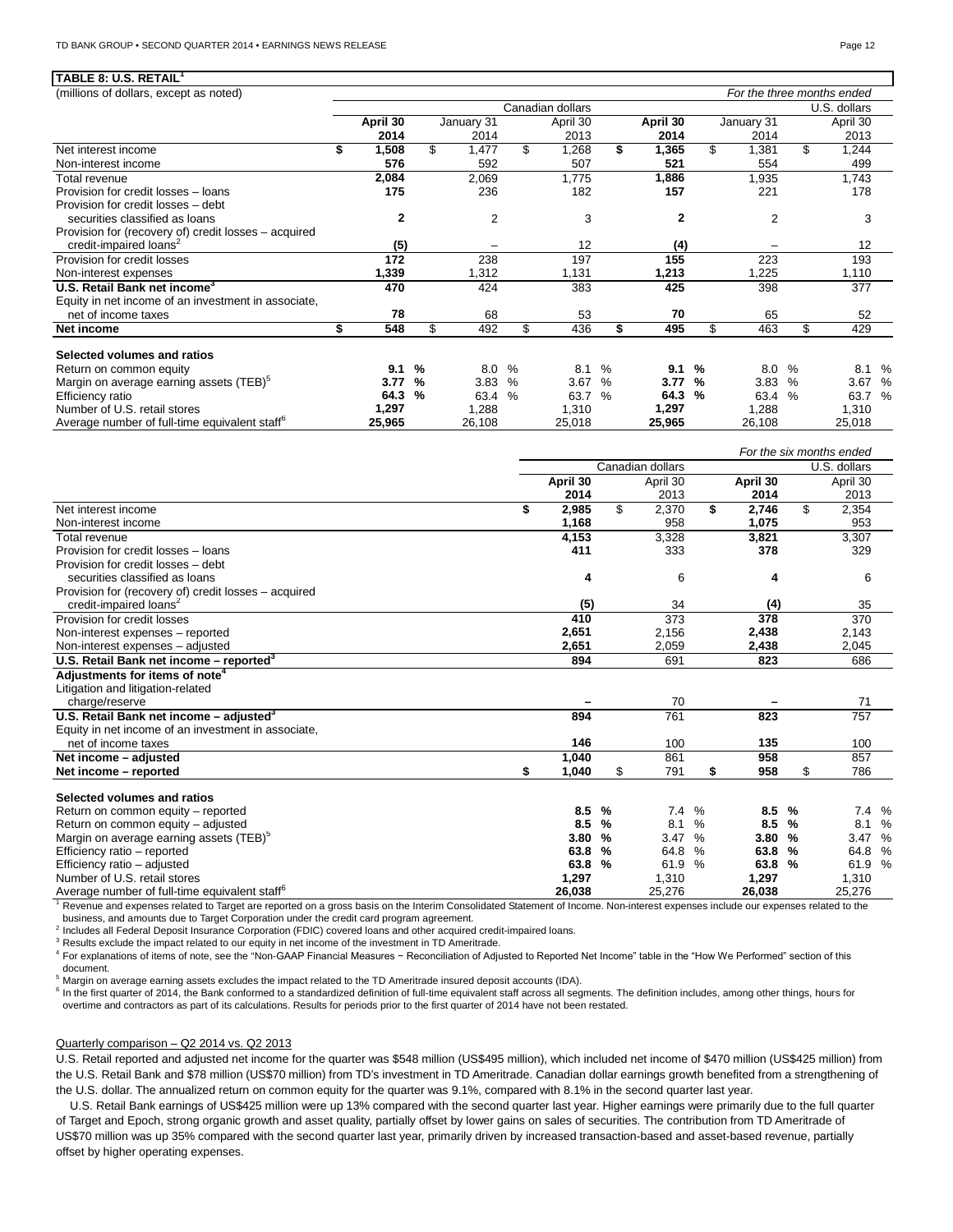U.S. Retail revenue is derived from personal banking, business banking, investments, auto lending, credit cards, and wealth management. Revenue for the quarter was US\$1,886 million, an increase of US\$143 million, or 8%, compared with the second quarter last year, primarily due to the inclusion of a full quarter of Target and Epoch and increased volume growth, partially offset by lower gains on sales of securities. Excluding Target, average loan volumes increased US\$8 billion, or 8%, compared with the second quarter last year, with a 6% increase in personal loans and a 10% increase in business loans. Average deposit volumes increased US\$15 billion, or 8%, compared with the second quarter last year driven by 7% growth in personal deposit volume, 9% growth in business deposit volume, and 9% growth in TD Ameritrade deposit volume. Margin on average earning assets was 3.77%, a 10 bps increase compared with the second quarter last year due to the impact of Target, partially offset by lower loan margins due to heightened competition and lower investment margins.

PCL for the quarter was US\$155 million, a decrease of US\$38 million, or 20%, compared with the second quarter last year primarily due to broad-based improvements in asset quality, partially offset by an increase in provisions for Target. Personal banking PCL was US\$154 million, an increase of US\$8 million, or 5%, compared with the second quarter last year primarily due to the inclusion of a full quarter of provisions for the Target portfolio, partially offset by improvements in the credit quality of residential mortgages, home equity products and auto loans. Business banking PCL was a recovery of US\$1 million, a decrease of US\$45 million, or 102%, compared with the second quarter last year reflecting continued improvements in credit quality of commercial loans. Annualized PCL as a percentage of credit volume for loans excluding debt securities classified as loans was 0.56%, a decrease of 19 bps, compared with the second quarter last year due to broad-based credit quality improvement. Net impaired loans, excluding acquired credit-impaired loans and debt securities classified as loans, were US\$1.2 billion, an increase of US\$37 million, or 3%, compared with second quarter last year. Net impaired loans as a percentage of total loans were 1.1% as at April 30, 2014, or relatively flat, compared with April 30, 2013. Net impaired debt securities classified as loans were US\$946 million, a decrease of US\$306 million, or 24%, compared with the second quarter last year primarily due to securities sales during the third quarter of 2013.

Non-interest expenses for the quarter were US\$1,213 million, an increase of US\$103 million, or 9%, compared with the second quarter last year primarily due to the inclusion of a full quarter of Target and Epoch. Excluding acquisitions, non-interest expenses were relatively flat as investments in growth were primarily offset by productivity improvements.

The average FTE staffing levels increased by 947 compared with the second quarter last year. The reported and adjusted efficiency ratio for the quarter increased to 64.3%, compared with 63.7% in the second quarter last year.

#### Quarterly comparison – Q2 2014 vs. Q1 2014

U.S. Retail reported and adjusted net income for the quarter increased \$56 million (US\$32 million) compared with the prior quarter, which included an increase in net income of \$46 million (US\$27 million) from the U.S. Retail Bank and an increase of \$10 million (US\$5 million) from TD's investment in TD Ameritrade. Canadian dollar earnings growth benefited from a strengthening of the U.S. dollar. The annualized return on common equity for the quarter was 9.1%, compared with 8.0% in the prior quarter.

U.S. Retail Bank earnings increased US\$27 million, or 7%, compared with the prior quarter. Higher earnings were primarily due to lower provisions for credit losses, partially offset by lower net interest margins. The contribution from TD Ameritrade increased US\$5 million, or 8%, compared with the prior quarter, primarily driven by increased transaction-based and asset-based revenue, partially offset by higher operating expenses.

Revenue for the quarter decreased US\$49 million, or 3%, compared with the prior quarter primarily due to lower fee income on cards and deposits primarily due to seasonality. Net interest income decreased US\$16 million, or 1%, compared with the prior quarter primarily due to lower net interest margins and fewer days in the quarter, partially offset by better than expected performance on acquired credit card loans. Excluding Target, average loan volumes increased US\$1 billion, or 1%, compared with the prior quarter, with a 2% increase in business loans, while personal loans remained flat. Average deposit volumes increased US\$3 billion, or 2%, compared with the prior quarter driven by 4% growth in personal deposits and 1% growth in business deposits. Margin on average earning assets was 3.77%, a 6 bps decrease compared with the prior quarter due primarily to margin compression resulting from lower loan margins and the impact of product mix.

PCL for the quarter decreased US\$68 million, or 30%, compared with the prior quarter due primarily to improving credit quality and lower net charge-offs. Personal banking PCL was US\$154 million, a decrease of US\$79 million, or 34%, from the prior quarter primarily due to lower provisions on residential mortgage and home equity products, and improved credit quality on auto loans. Business banking PCL was a recovery of US\$1 million, an increase of US\$13 million, or 93%, from the prior quarter. Overall credit quality and net charge-offs on business banking continues to improve. Annualized adjusted PCL as a percentage of credit volume for loans excluding debt securities classified as loans was 0.56%, a decrease of 26 bps, compared with the prior quarter. Net impaired loans, excluding acquired credit-impaired loans and debt securities classified as loans, decreased US\$110 million, or 8%, compared with the prior quarter. Net impaired loans as a percentage of total loans were 1.1% as at April 30, 2014, or relatively flat, compared with January 31, 2014. Net impaired debt securities classified as loans increased US\$1 million compared with the prior quarter.

Non-interest expenses for the quarter decreased US\$12 million, or 1%, compared with the prior quarter primarily due to productivity gains, partially offset by higher personnel costs and marketing campaign expenses.

The average FTE staffing levels decreased by 143 compared with the prior quarter. The reported and adjusted efficiency ratio for the quarter increased to 64.3%, compared with 63.4% in the prior quarter.

## Year-to-date comparison – Q2 2014 vs. Q2 2013

U.S. Retail reported net income for the six months ended April 30, 2014 was \$1,040 million (US\$958 million), which included net income of \$894 million (US\$823 million) from the U.S. Retail Bank and \$146 million (US\$135 million) from TD's investment in TD Ameritrade. Canadian dollar earnings growth benefited from a strengthening of the U.S. dollar. The reported and adjusted annualized return on common equity for the six months ended April 30, 2014 was 8.5%, compared with 7.4% on a reported basis and 8.1% on an adjusted basis in the same period last year.

U.S. Retail Bank earnings of US\$823 million were up 9% on an adjusted basis compared with the same period last year. Higher earnings were primarily due to the impact of Target and Epoch, strong organic growth, favourable credit performance, and lower litigation expenses, partially offset by lower gains on sales of securities. The contribution from TD Ameritrade of US\$135 million was up 35%, compared with the same period last year, primarily driven by increased transaction-based and asset-based revenue, partially offset by higher operating expenses.

Revenue was US\$3,821 million, an increase of US\$514 million, or 16%, compared with the same period last year primarily due to the impact of Target and Epoch and increased loan and deposit volumes, partially offset by lower gains on sales of securities. Excluding Target, average loan volumes increased US\$8 billion, or 8%, compared with the same period last year, with a 7% increase in personal loans and a 10% increase in business loans. Average deposit volumes increased US\$16 billion, or 9%, compared with the same period last year driven by 7% growth in personal deposits, 9% growth in business deposits, and 10% growth in TD Ameritrade deposits. Margin on average earning assets was 3.80%, a 33 bps increase compared with the same period last year primarily due to the inclusion of Target, partially offset by lower net interest margins.

PCL was US\$378 million, an increase of US\$8 million, or 2%, compared with the same period last year primarily due to Target, partially offset by improvements in asset quality of business banking products and acquired credit-impaired loans. Personal banking PCL was US\$387 million, an increase of US\$129 million, or 50%, compared with the same period last year primarily due to provisions for Target and increased provisions in residential mortgages and home equity products. Business banking PCL was a recovery of US\$15 million, a decrease of US\$121 million, or 114%, compared with the same period last year reflecting continued improvements in credit quality of commercial loans. Annualized PCL as a percentage of credit volume for loans excluding debt securities classified as loans was 0.56%, a decrease of 19 bps, compared with the same period last year due to broad-based credit quality improvement.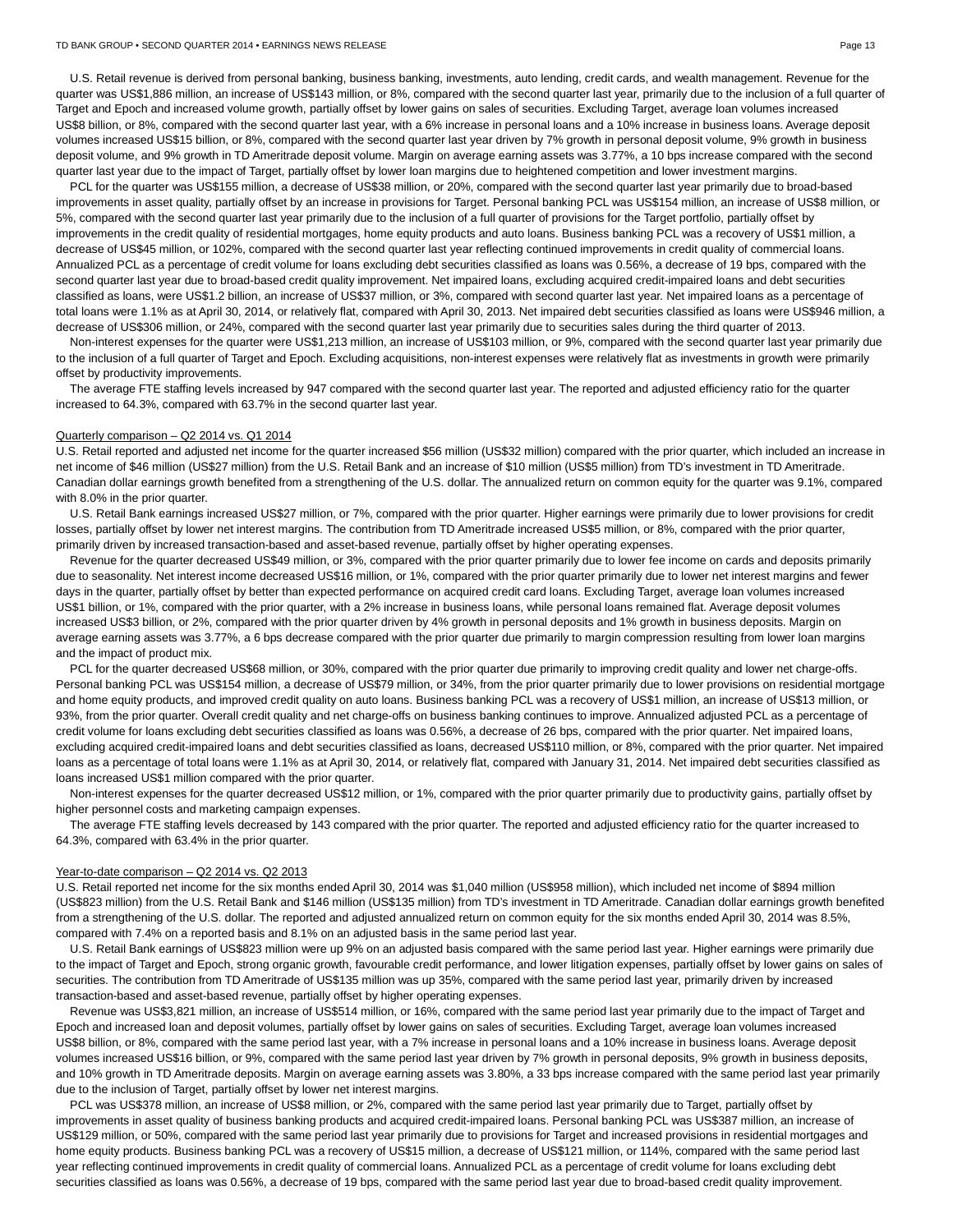Non-interest expenses were US\$2,438 million, an increase of US\$295 million, or 14%, on a reported basis and an increase of US\$393 million, or 19%, on an adjusted basis, compared with the same period last year primarily due to increased expenses from the Target and Epoch acquisitions. Excluding acquisitions, non-interest expenses were relatively flat as investments in growth were primarily offset by productivity improvements.

The average FTE staffing levels increased by 762 compared with the same period last year. The reported efficiency ratio improved to 63.8%, compared with 64.8% in the same period last year, while the adjusted efficiency ratio increased to 63.8%, compared with 61.9% in the same period last year.

#### Business Outlook

For the remainder of 2014, our expectation is continued modest but variable economic growth and continued low short term interest rates; longer term rates are expected to be higher relative to 2013. We expect competition for loans to remain intense, credit will remain benign, and the regulatory environment will pose challenges. Earnings are expected to be characterized by continued margin pressure and lower gains on sales of securities. We expect to continue to outgrow our competition, but loan growth will likely slow, partly due to lower levels of mortgage refinancing. We will continue to invest in growth and regulatory compliance but mitigating the rate of growth in expenses will remain a focus. We expect earnings to be supported by a stronger U.S. dollar.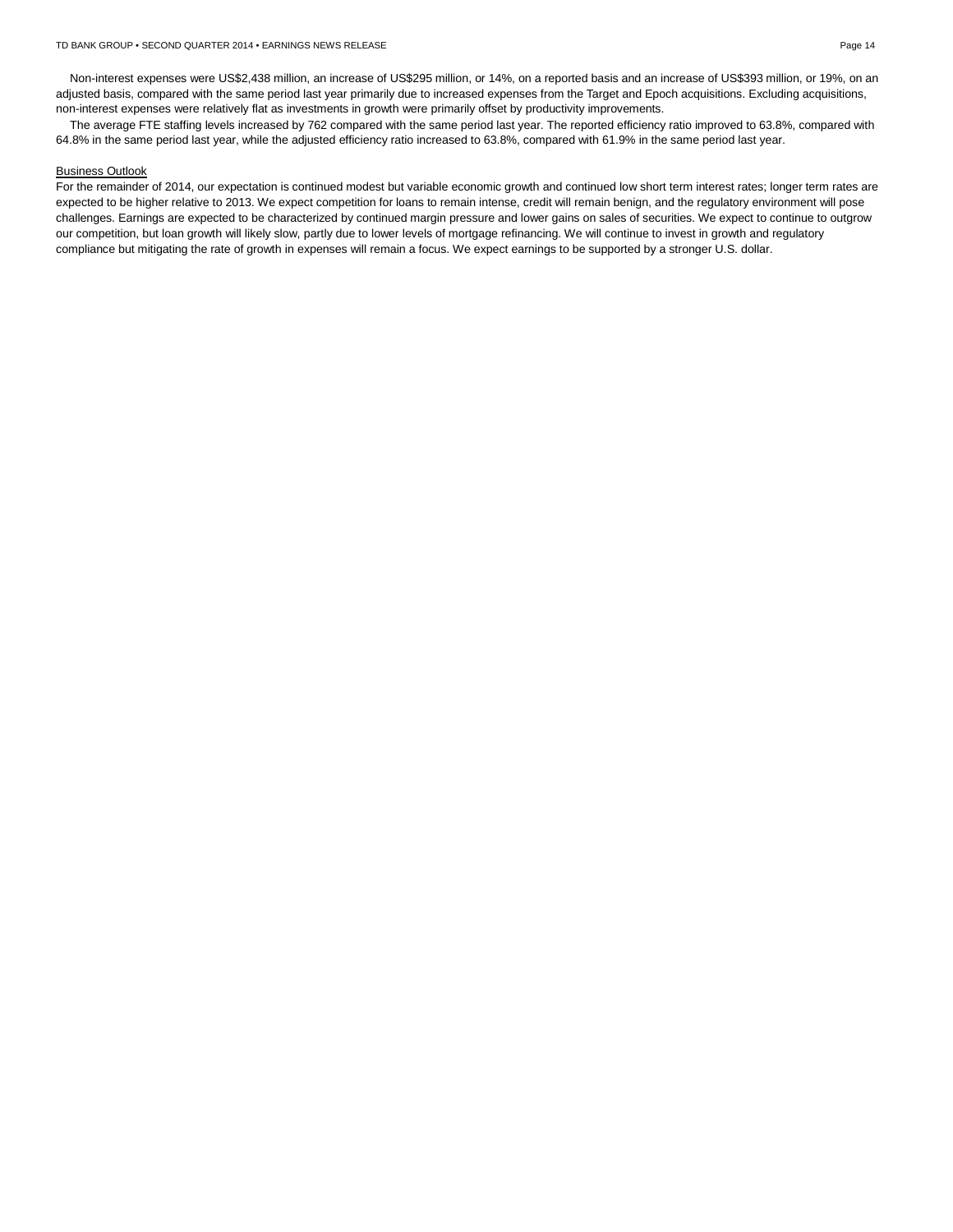## **TABLE 9: WHOLESALE BANKING**

| (millions of Canadian dollars, except as noted)         | For the three months ended |     |            |    |          | For the six months ended |          |    |          |  |
|---------------------------------------------------------|----------------------------|-----|------------|----|----------|--------------------------|----------|----|----------|--|
|                                                         | April 30                   |     | January 31 |    | April 30 |                          | April 30 |    | April 30 |  |
|                                                         | 2014                       |     | 2014       |    | 2013     |                          | 2014     |    | 2013     |  |
| Net interest income (TEB)                               | 533                        |     | 551        |    | 485      |                          | 1,084    |    | 968      |  |
| Non-interest income                                     | 145                        |     | 167        |    | 158      |                          | 312      |    | 275      |  |
| Total revenue                                           | 678                        |     | 718        |    | 643      |                          | 1,396    |    | 1,243    |  |
| Provision for (recovery of) credit losses               |                            |     |            |    |          |                          |          |    | (2)      |  |
| Non-interest expenses                                   | 405                        |     | 411        |    | 375      |                          | 816      |    | 768      |  |
| Net income                                              | 207                        | \$. | 230        |    | 220      |                          | 437      |    | 380      |  |
| Selected volumes and ratios                             |                            |     |            |    |          |                          |          |    |          |  |
| Trading-related revenue                                 | 365                        | \$  | 408        | \$ | 353      | \$                       | 773      | \$ | 645      |  |
| Risk-weighted assets (billions of dollars) <sup>1</sup> | 56                         |     | 56         |    | 49       |                          | 56       |    | 49       |  |
| Return on common equity                                 | 18.2                       | %   | 20.6       | %  | 20.9     | %                        | 19.4     | %  | 17.8 %   |  |
| Efficiency ratio                                        | 59.7                       | %   | 57.2 %     |    | 58.3 %   |                          | 58.5     | %  | 61.8 %   |  |
| Average number of full-time equivalent staff            | 3,618                      |     | 3,544      |    | 3,549    |                          | 3,580    |    | 3,509    |  |

Prior to the first quarter of 2014, the amounts have not been adjusted to reflect the impact of the New IFRS Standards and Amendments.

 $^2$  In the first quarter of 2014, the Bank conformed to a standardized definition of full-time equivalent staff across all segments. The definition includes, among other things, hours for overtime and contractors as part of its calculations. Results for periods prior to the first quarter of 2014 have not been restated.

#### Quarterly comparison – Q2 2014 vs. Q2 2013

Wholesale Banking net income for the quarter was \$207 million, a decrease of \$13 million, or 6%, compared with the second quarter last year. Higher revenues were more than offset by increased non-interest expenses and a higher effective tax rate. The annualized return on common equity for the quarter was 18.2%, compared with 20.9% in the second quarter last year.

Wholesale Banking revenue is derived primarily from capital markets services and corporate lending. The capital markets businesses generate revenue from advisory, underwriting, trading, facilitation, and trade execution services. Revenue for the quarter was \$678 million, an increase of \$35 million, or 5%, compared with the second quarter last year. The increase in revenue was driven by higher trading-related revenue, mergers and acquisitions (M&A) fees, and debt underwriting volumes as client activity improved in the quarter. The increase in trading-related revenue was mainly driven by improved fixed income and equity trading.

PCL for the quarter was \$7 million, an increase of \$4 million compared with the second quarter last year. PCL in the current quarter consisted primarily of the accrual cost of credit protection.

Non-interest expenses for the quarter were \$405 million, an increase of \$30 million, or 8%, compared with the second quarter last year mainly due to the settlement of a commercial dispute and higher variable compensation commensurate with revenue.

Risk-weighted assets were \$56 billion as at April 30, 2014, an increase of \$7 billion, or 14%, compared with April 30, 2013. The increase was primarily due to the inclusion of the Credit Valuation Adjustment (CVA) capital charge.

#### Quarterly comparison – Q2 2014 vs. Q1 2014

Wholesale Banking net income for the quarter decreased \$23 million, or 10%, compared with the prior quarter. The decrease was largely due to lower tradingrelated revenue. The annualized return on common equity for the quarter was 18.2%, compared with 20.6% in the prior quarter.

Revenue for the quarter decreased \$40 million, or 6%, compared with the prior quarter. The decrease in revenue was primarily due to lower fixed income and foreign exchange trading, and lower security gains in the investment portfolio, partially offset by solid equity trading and fee-based revenue.

PCL for the quarter increased \$7 million compared with the prior quarter and consisted primarily of the accrual cost of credit protection.

Non-interest expenses for the quarter decreased \$6 million compared with the prior quarter due to lower variable compensation commensurate with revenue, partially offset by the settlement of a commercial dispute.

Risk-weighted assets as at April 30, 2014 were flat compared with January 31, 2014.

#### Year-to-date comparison – Q2 2014 vs. Q2 2013

Wholesale Banking net income for the six months ended April 30, 2014 was \$437 million, an increase of \$57 million, or 15%, compared with the same period last year. The increase in earnings was primarily due to higher revenue, partially offset by higher non-interest expenses. The annualized return on common equity was 19.4%, compared with 17.8% in the same period last year.

Revenue was \$1,396 million, an increase of \$153 million, or 12%, compared with the same period last year. The increase in revenue was primarily related to higher fixed income and equity trading, M&A fees and underwriting volumes.

PCL was \$7 million, compared with a recovery of \$2 million in the same period last year. PCL in the current period consisted primarily of the accrual cost of credit protection.

Non-interest expenses were \$816 million, an increase of \$48 million, or 6%, compared with the same period last year. The increase was due to higher variable compensation commensurate with revenue and the impact of foreign exchange translation.

#### Business Outlook

We are encouraged by the improvement in capital markets and the economy, but a combination of geopolitical risks, impact of regulatory reform and a sustained low interest rate environment will affect trading conditions in the medium term. Our diversified, integrated business model will continue to deliver solid results and grow our franchise. We continue to stay focused on serving our clients and deepening client relationships, being a valued counterparty, managing our risks and reducing expenses for the remainder of 2014.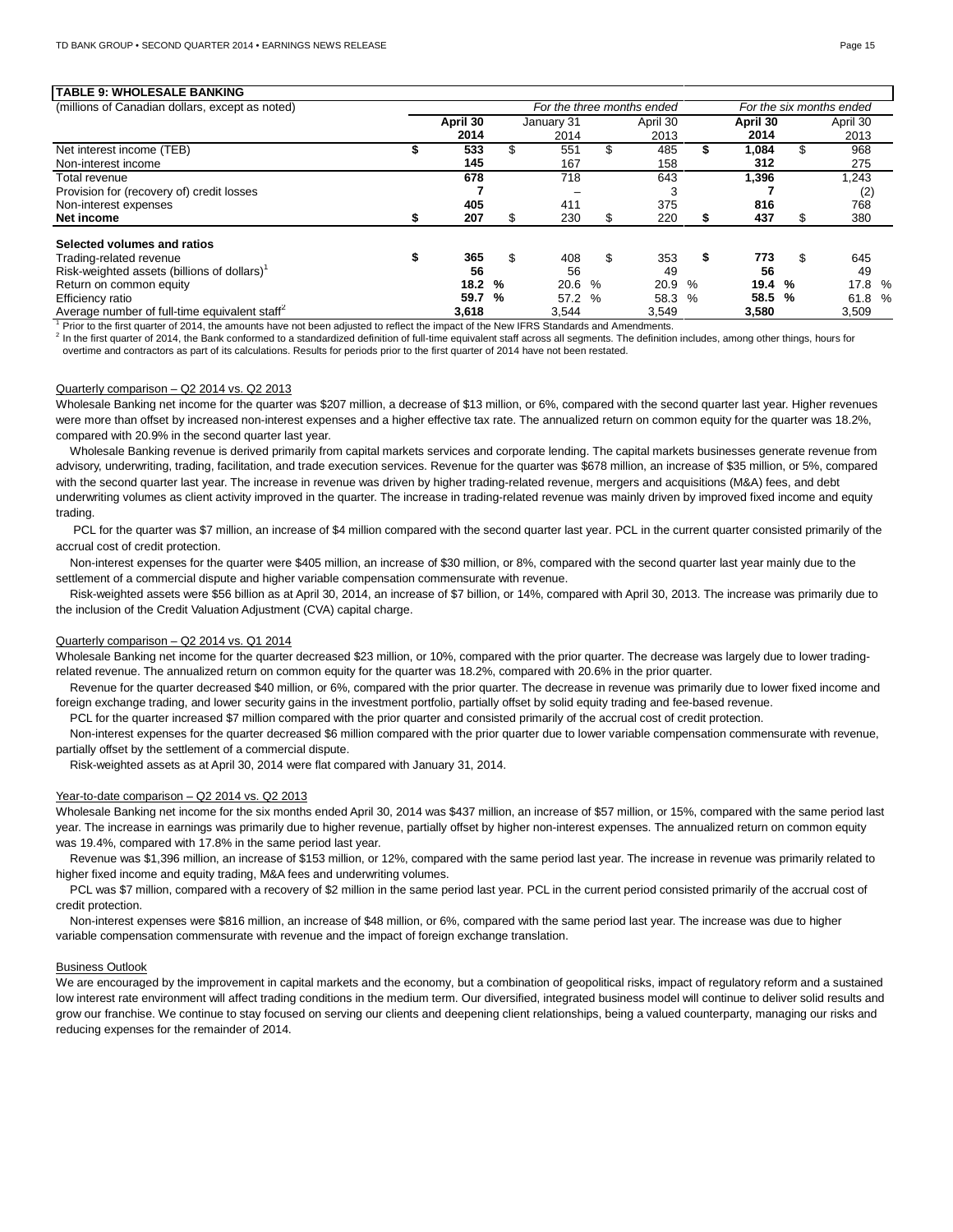| <b>TABLE 10: CORPORATE</b>                                            |                  |            |                            |                          |          |
|-----------------------------------------------------------------------|------------------|------------|----------------------------|--------------------------|----------|
| (millions of Canadian dollars)                                        |                  |            | For the three months ended | For the six months ended |          |
|                                                                       | April 30         | January 31 | April 30                   | April 30                 | April 30 |
|                                                                       | 2014             | 2014       | 2013                       | 2014                     | 2013     |
| Net income (loss) - reported                                          | $(93)$ \$        | 116S       | $(109)$ \$                 | 23<br>\$                 | (92)     |
| Adjustments for items of note <sup>1</sup>                            |                  |            |                            |                          |          |
| Amortization of intangibles                                           | 63               | 61         | 58                         | 124                      | 114      |
| Fair value of derivatives hedging the reclassified available-for-sale |                  |            |                            |                          |          |
| securities portfolio                                                  |                  | (19)       | 22                         | (19)                     | (2)      |
| Gain on sale of TD Waterhouse Institutional Services                  |                  | (196)      |                            | (196)                    |          |
| Total adjustments for items of note                                   | 63               | (154)      | 80                         | (91)                     | 112      |
| Net income (loss) - adjusted                                          | $(30)$ \$        | $(38)$ \$  | $(29)$ \$                  | $(68)$ \$                | 20       |
| Decomposition of items included in net income (loss) – adjusted       |                  |            |                            |                          |          |
| Net corporate expenses                                                | \$<br>$(159)$ \$ | $(165)$ \$ | $(118)$ \$                 | $(324)$ \$               | (254)    |
| Other                                                                 | 103              | 100        | 63                         | 203                      | 222      |
| Non-controlling interests                                             | 26               | 27         | 26                         | 53                       | 52       |
| Net income (loss) - adjusted                                          | $(30)$ \$        | $(38)$ \$  | $(29)$ \$                  | $(68)$ \$                | 20       |

1 For explanations of items of note, see the "Non-GAAP Financial Measures – Reconciliation of Adjusted to Reported Net Income" table in the "How We Performed" section of this document.

## Quarterly comparison - Q2 2014 vs. Q2 2013

Corporate segment's reported net loss for the quarter was \$93 million, compared with a reported net loss of \$109 million in the second quarter last year. Adjusted net loss was \$30 million, compared with an adjusted net loss of \$29 million in the second quarter last year. Adjusted net loss was relatively flat as the gain on sale of TD Ameritrade shares this year of \$46 million after tax was offset by higher net corporate expenses. Net corporate expenses increased as a result of ongoing investment in enterprise projects and initiatives.

## Quarterly comparison – Q2 2014 vs. Q1 2014

Corporate segment's reported net loss for the quarter was \$93 million, compared with reported net income of \$116 million in the prior quarter. Adjusted net loss was \$30 million, compared with an adjusted net loss of \$38 million in the prior quarter. The decline in adjusted net loss was due to lower net corporate expenses and the favourable impact of Other items. A gain on sale of TD Ameritrade shares was recognized in the second quarter (\$46 million after tax) and first quarter (\$39 million after tax).

### Year-to-date comparison – Q2 2014 vs. Q2 2013

Corporate segment's reported net income for the six months ended April 30, 2014 was \$23 million, compared with a reported net loss of \$92 million in the same period last year. Adjusted net loss for the six months ended April 30, 2014 was \$68 million, compared with adjusted net income of \$20 million in the same period last year. The decline in adjusted net income was due to higher net corporate expenses and lower contributions from Other items, which included lower gains from treasury and other hedging activities, lower positive tax items and a decline in allowance releases for incurred but not identified credit losses related to the Canadian loan portfolio, partially offset by the gains on sales of TD Ameritrade shares this year. Net corporate expenses increased as a result of higher enterprise projects and initiatives.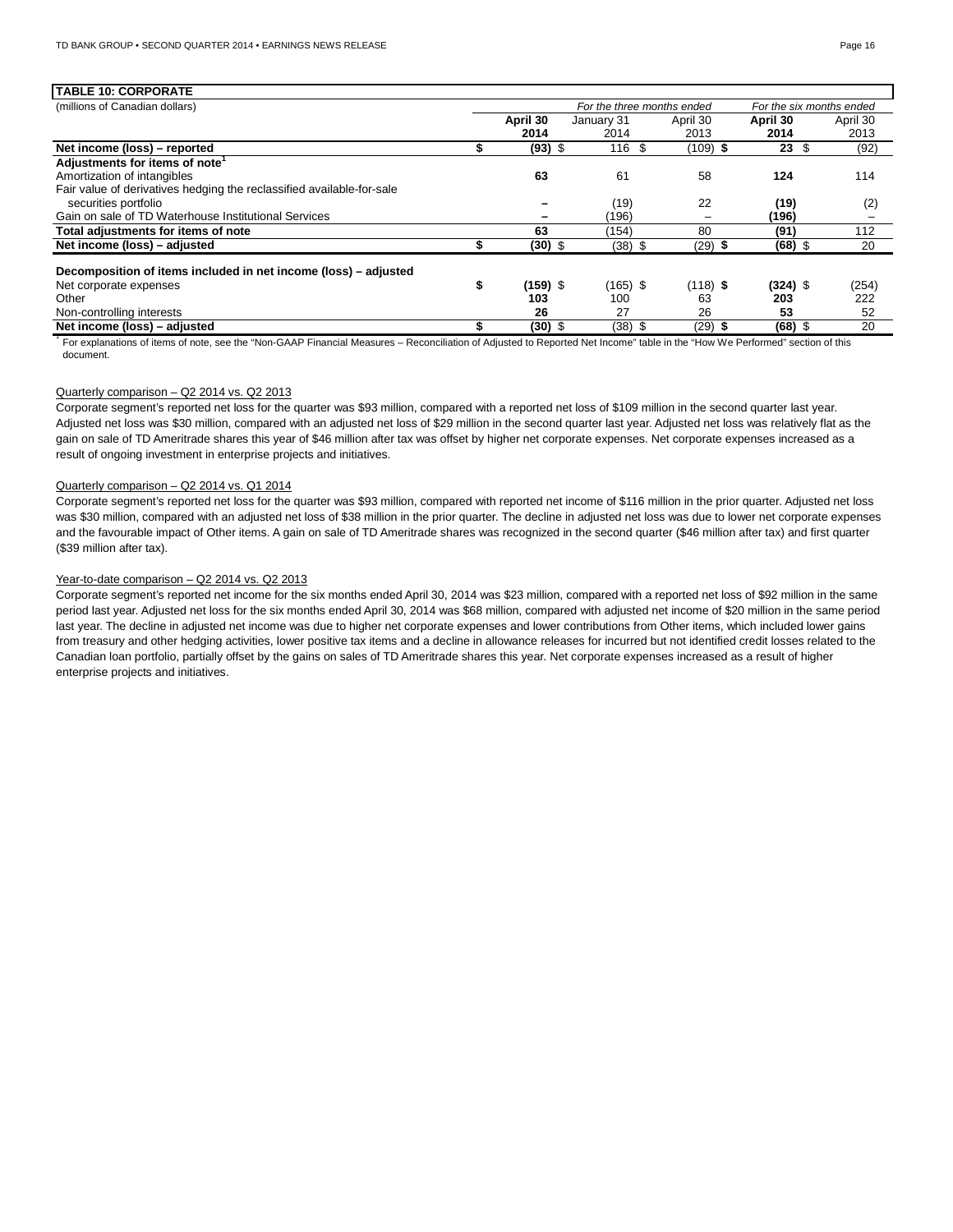## **SHAREHOLDER AND INVESTOR INFORMATION**

## **Shareholder Services**

| If you:                                                                                                                                                 | And your inquiry relates to:                                                                                                                                                                                                                                                                                 | Please contact:                                                                                                                                                                                                                                                                                                                                                                        |
|---------------------------------------------------------------------------------------------------------------------------------------------------------|--------------------------------------------------------------------------------------------------------------------------------------------------------------------------------------------------------------------------------------------------------------------------------------------------------------|----------------------------------------------------------------------------------------------------------------------------------------------------------------------------------------------------------------------------------------------------------------------------------------------------------------------------------------------------------------------------------------|
| Are a registered shareholder (your name<br>appears on your TD share certificate)                                                                        | Missing dividends, lost share certificates, estate<br>questions, address changes to the share register,<br>dividend bank account changes, the dividend<br>reinvestment plan, eliminating duplicate mailings of<br>shareholder materials or stopping (and resuming)<br>receiving annual and quarterly reports | <b>Transfer Agent:</b><br><b>CST Trust Company</b><br>P.O. Box 700, Station B<br>Montréal, Québec H3B 3K3<br>1-800-387-0825 (Canada and U.S. only)<br>or 416-682-3860<br>Facsimile: 1-888-249-6189<br>inquiries@canstockta.com or www.canstockta.com                                                                                                                                   |
| Hold your TD shares through the<br><b>Direct Registration System</b><br>in the United States                                                            | Missing dividends, lost share certificates, estate<br>questions, address changes to the share register,<br>eliminating duplicate mailings of shareholder materials<br>or stopping (and resuming) receiving annual and<br>quarterly reports                                                                   | <b>Co-Transfer Agent and Registrar</b><br>Computershare<br>P.O. Box 30170<br>College Station, TX 77842-3170<br>or<br>Computershare<br>211 Quality Circle, Suite 210<br>College Station, TX 77845<br>1-866-233-4836<br>TDD for hearing impaired: 1-800-231-5469<br>Shareholders outside of U.S.: 201-680-6578<br>TDD shareholders outside of U.S: 201-680-6610<br>www.computershare.com |
| Beneficially own TD shares that are held in<br>the name of an intermediary, such as a bank,<br>a trust company, a securities broker or other<br>nominee | Your TD shares, including questions regarding the<br>dividend reinvestment plan and mailings of shareholder<br>materials                                                                                                                                                                                     | Your intermediary                                                                                                                                                                                                                                                                                                                                                                      |

For all other shareholder inquiries, please contact TD Shareholder Relations at 416-944-6367 or 1-866-756-8936 or email [tdshinfo@td.com.](mailto:tdshinfo@td.com) Please note that by leaving us an e-mail or voicemail message, you are providing your consent for us to forward your inquiry to the appropriate party for response.

General Information

Contact Corporate & Public Affairs: 416-982-8578

Products and services: Contact TD Canada Trust, 24 hours a day, seven days a week: 1-866-567-8888 French: 1-866-233-2323 Cantonese/Mandarin: 1-800-328-3698 Telephone device for the hearing impaired (TTY): 1-800-361-1180

Internet website: http://www.td.com Internet e-mail: [customer.service@td.com](mailto:customer.service@td.com)

#### Access to Quarterly Results Materials

Interested investors, the media and others may view this second quarter earnings news release, results slides, supplementary financial information, and the Report to Shareholders on the TD website at [www.td.com/investor/.](http://www.td.com/investor/)

#### Quarterly Earnings Conference Call

TD Bank Group will host an earnings conference call in Toronto, Ontario on May 22, 2014. The call will be webcast live through TD's website at 3 p.m. ET. The call and webcast will feature presentations by TD executives on the Bank's financial results for the second quarter, discussions of related disclosures, and will be followed by a question-and-answer period with analysts. The presentation material referenced during the call will be available on the TD website at [www.td.com/investor/qr\\_2014.jsp](http://www.td.com/investor/qr_2014.jsp) on May 22, 2014, by approximately 12 p.m. ET. A listen-only telephone line is available at 416-644-3415 or 1-877-974-0445 (toll free).

The webcast and presentations will be archived at [www.td.com/investor/qr\\_2014.jsp.](http://www.td.com/investor/qr_2014.jsp) Replay of the teleconference will be available from 6 p.m. ET on May 22, 2014, until June 23, 2014, by calling 416-640-1917 or 1-877-289-8525 (toll free). The passcode is 4681206, followed by the pound key.